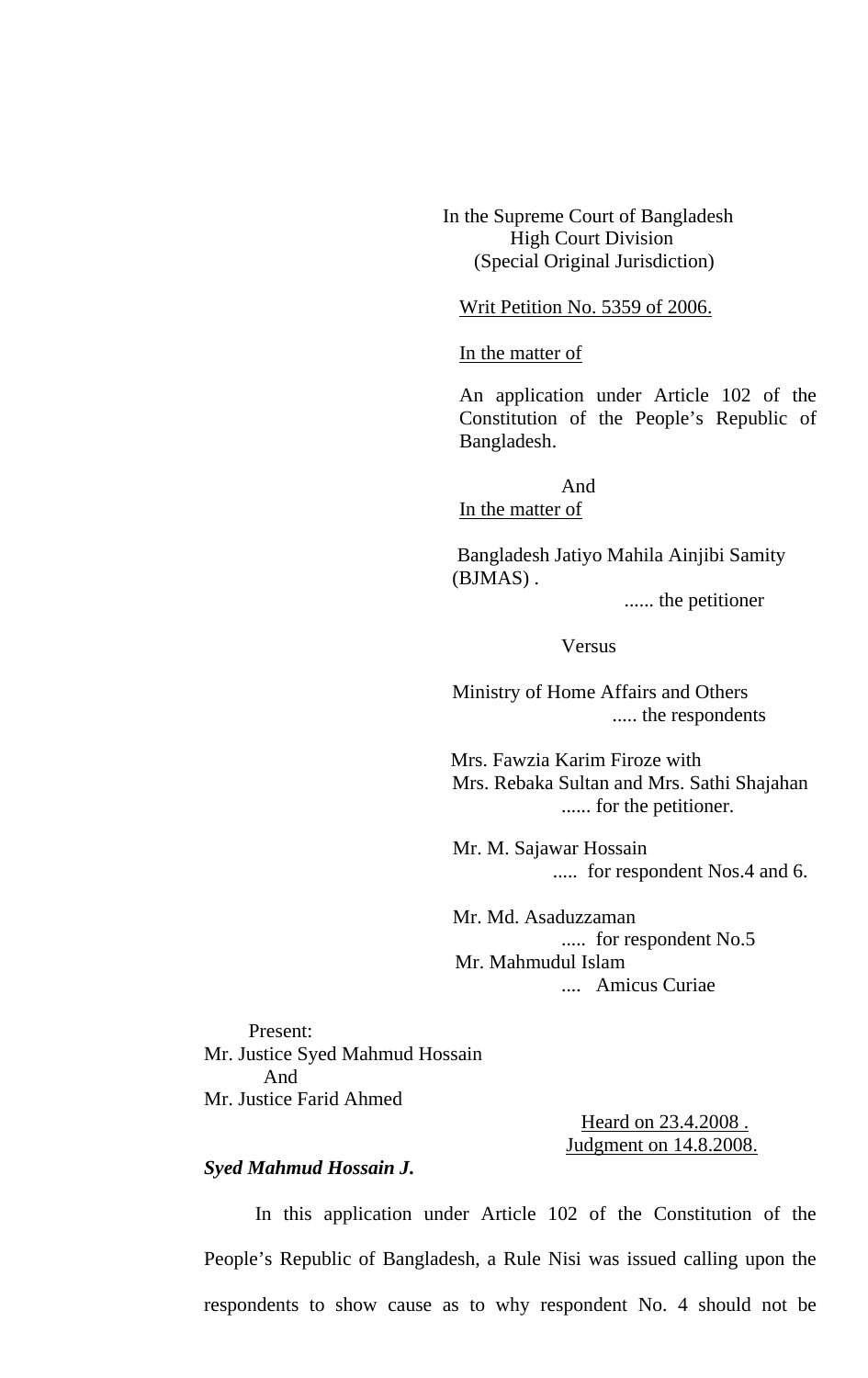directed to hand over the seven children described in paragraph No. 3 of the supplementary affidavit dated 18.6.2006, to the custody of the Bangladesh Jatiyo Mahila Ainjibi Samity (the petitioner herein) till submission of the report after D.N.A test of respondent No. 4 and his wife including the said seven minor children.

 At the hearing, it was detected that the Rule was not issued upon Mrs. Anwara Rahman, the alleged mother of seven children. Consequently, the Rule was treated as not heard. Subsequently, the petitioner filed an application for addition of party and for issuance of supplementary Rule. Accordingly, supplementary Rule was issued on Mrs. Anwara Rahman, added respondent No. 6 who also appeared by filing a vokalatnama and affidavit-in-opposition before this Court. After that, the Rule Nisi was heard on merit.

The facts leading to the issuance of the Rule, in brief, are:

The Bangladesh Jatiyo Mohila Ainjibi Samity (in short, BJMAS) is a group of lawyers providing legal aid to women and children. In 1979, BJMAS started trafficking research, advocacy, providing shelter to victims of violence, repatriating victims of trafficking and illegal immigration. BJMAS is well known to the judiciary. The Courts holding trial frequently sent the victims of violence to stay in the shelter home of BJMAS. After reading the news item of seven children's delivery of the wife of a former Deputy Inspector General of Police (DIG) in a single instance of pregnancy a serious doubt was created about their parenthood in the mind of the general public. It was alleged that the DIG's wife used to procure children of various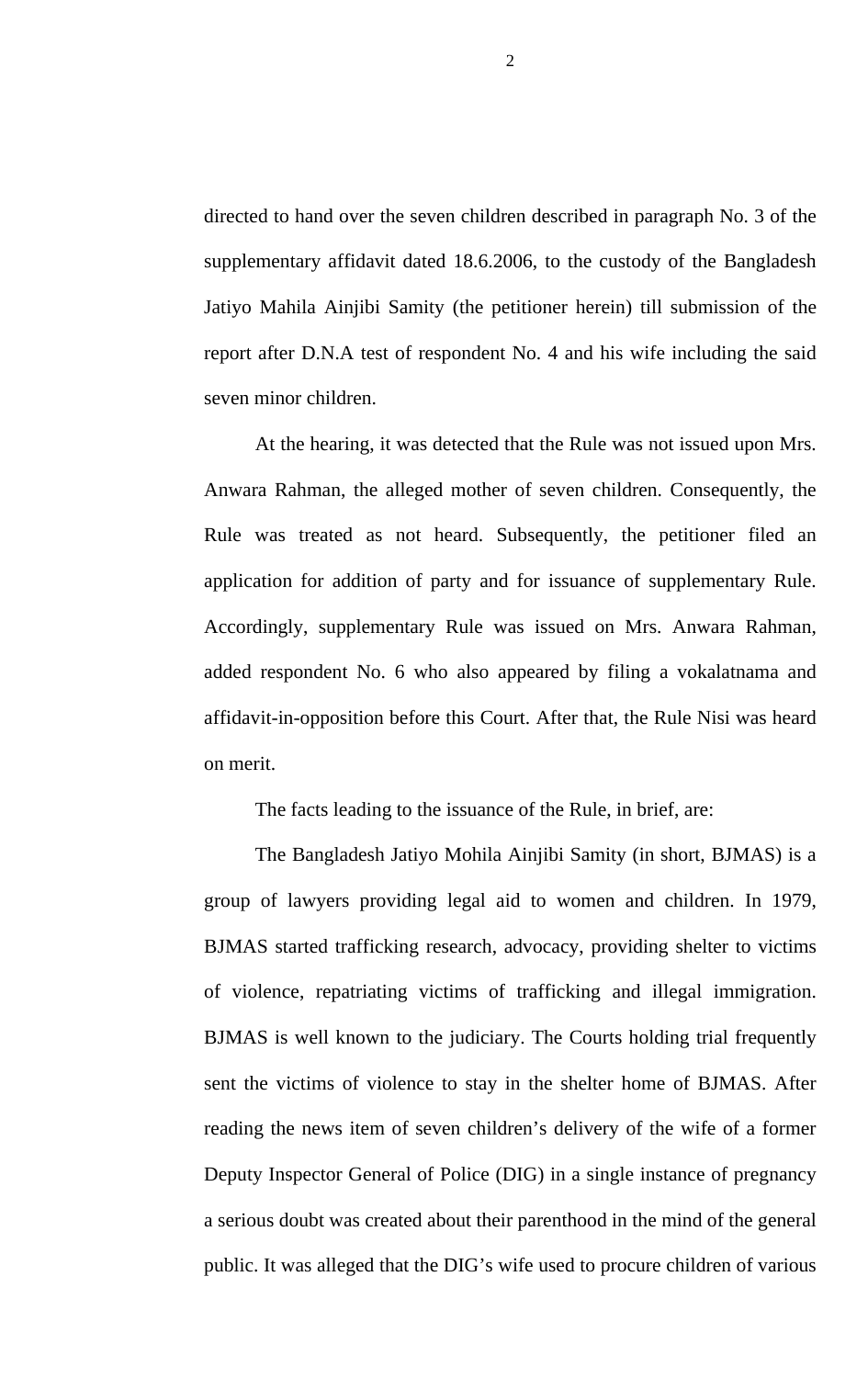ages in order to traffic them out of the country as gathered from various news papers. Meanwhile, the news regarding the paternity of the seven children created suspicion amongst the people and different organization moved the Court for an order of DNA test of the 7 children of respondent No. 4. To date, DNA test could not be performed and there was news item that the office of respondent No. 2-3 was providing support to respondent No. 4. The petitioner believed that the children were being unlawfully detained by respondent No. 4 for unlawful gain. The petitioner apprehended that respondent No. 4 would traffic the children outside the country. As a result, the petitioner was constrained to file the instant Writ Petition and obtained the present Rule Nisi.

On the date of issuance of the Rule, respondent No. 4 was directed not to remove the children without the prior permission of the Court. It was further directed that respondent No. 4 would allow a visit by the petitioner to the seven children, through its representatives composed of two members once in a week. Another interim order relating to DNA test was passed on that date, which we will consider in the body of the judgment.

 Respondent No. 4 filed an affidavit-in-opposition controverting all the material allegations made in the Writ Petition. The case of this respondent, in short, is that all news items regarding the septuplet are extorted news without any basis. At the behest of the petitioner and added respondent No. 5, the baseless stories were published in news papers and the news items were misleading and contrary to the actual state of affairs. The stories as regards trafficking the children outside the country are absolutely baseless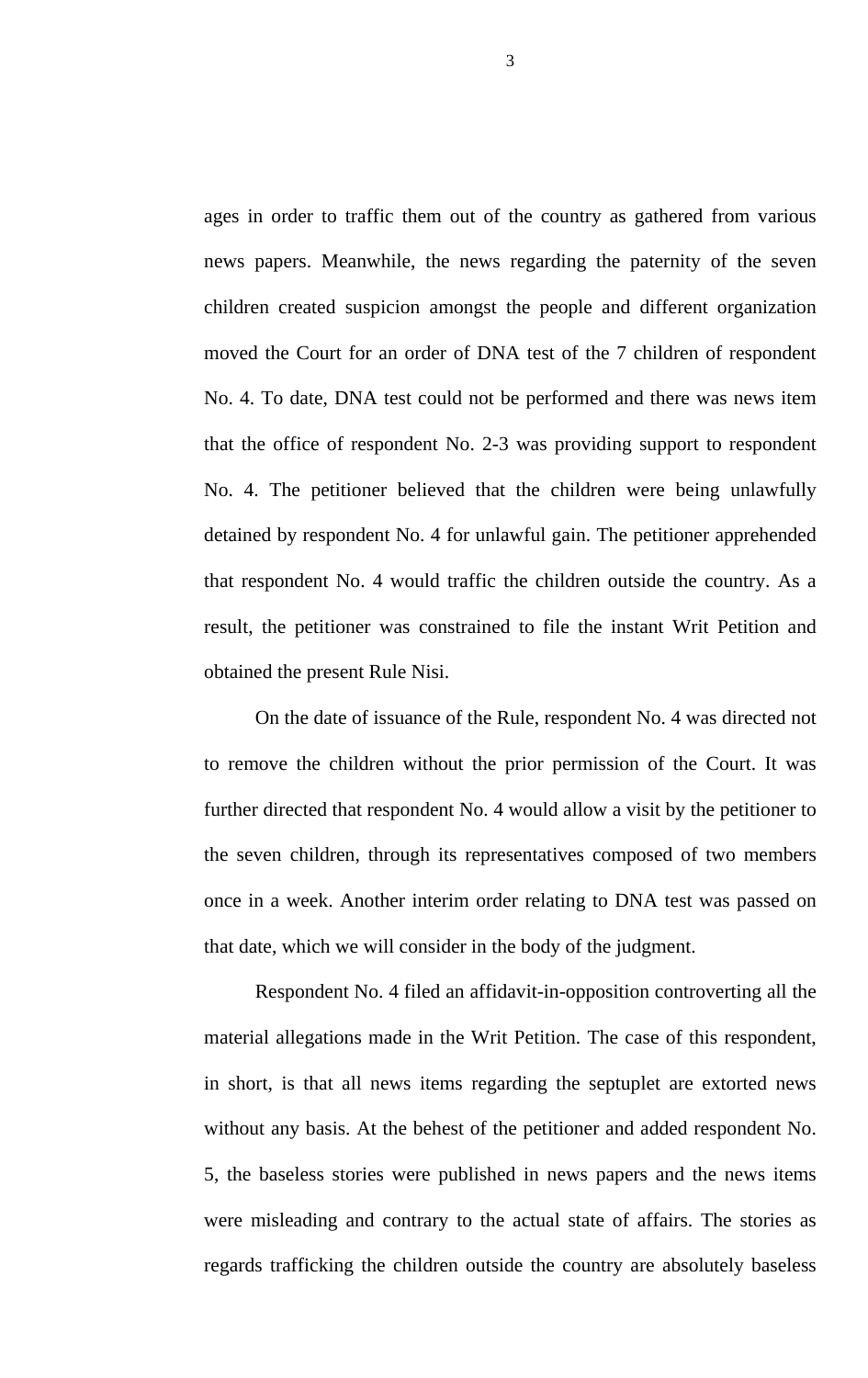and have been made to harass respondent No. 4 and his wife. Prior to filing of this Writ Petition, no allegation was made against respondent No. 4 or his wife concerning the parenthood of the seven children. Even none claimed the parenthood of the children except respondent No. 4 and his wife (respondent No. 6) who are the parents. When the Writ Petition was being heard as a motion by their Lordships Mr. Nazrul lslam Chowdhury and Mr. Justice Zubayer Rahman Chowdhury, respondent No. 4 instantly filed vokalatnama as soon as he came to know about the filing of that Writ Petition. His learned Advocate prayed for accepting the vokalatnama and verbally prayed for an adjournment for filing affidavit-in-opposition. The Court asked respondent No. 4, who was present in the Court through his learned Advocate Mr. Sajawar Hossain as to whether he was ready to conduct DNA test or not. Respondent No. 4 disclosed that he was not interested in DNA test at all and that if the Court so desired, such a test could be done in a developed country like Singapore but not in Bangladesh. Respondent No. 4 could not guess the costs of such test at Mount Elizabeth Hospital including air fair of seven children and two representatives of the petitioner's samity. Owing to bonafide misunderstanding, respondent No. 1 gave consent for DNA test at his cost without knowing the actual costs for such test. Having gone through the Writ Petition, it is found that the petitioner did not pray for DNA test and as such, the order of the Court was uncalled for and made on misconception of law and fact. Neither respondent No. 4 nor his wife was at all interested in such DNA test and there was no reason for any DNA test. The present Writ Petition is not for DNA test by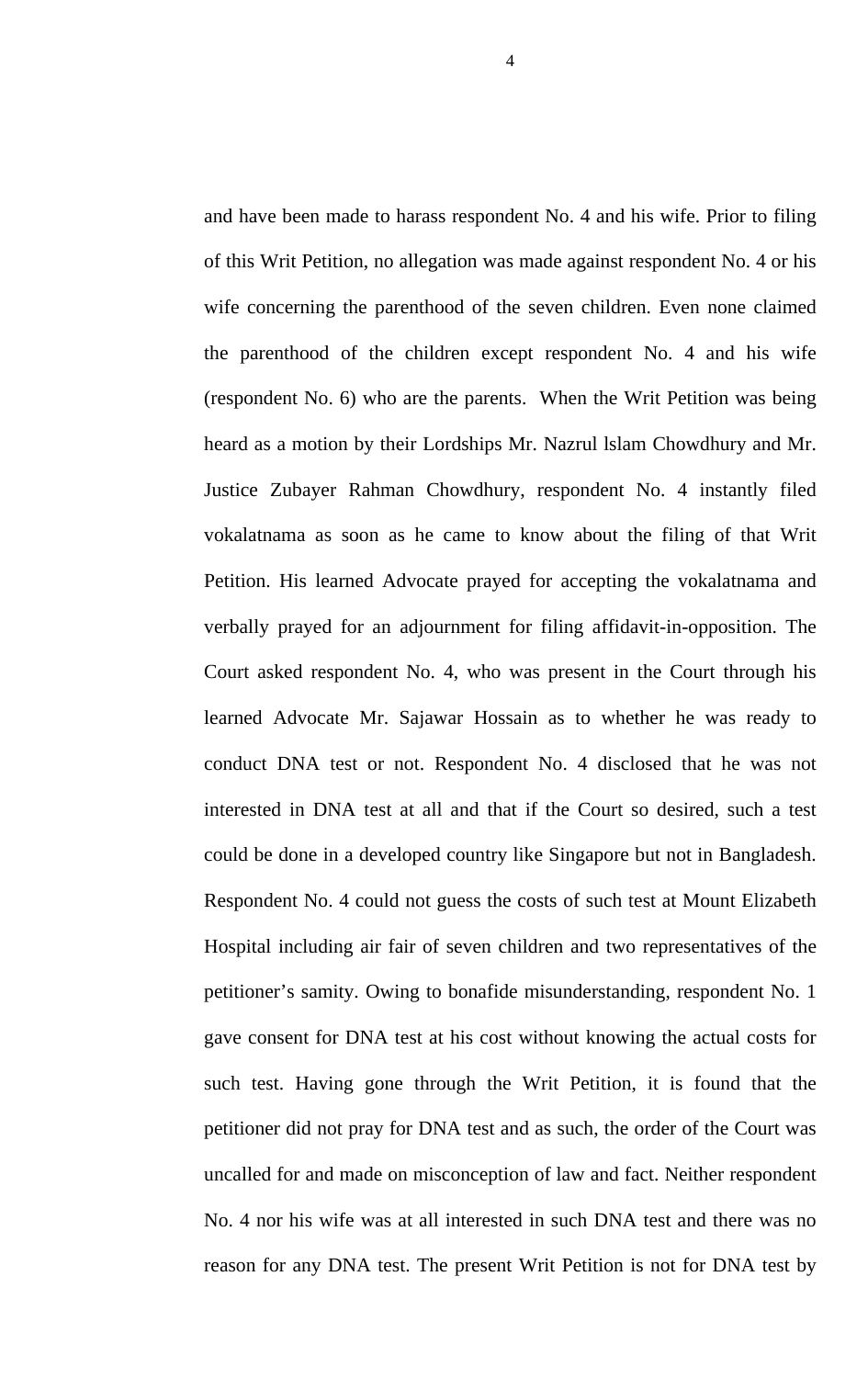the High Court Division. The High Court Division should recall and vacate its order so far as it relates to DNA test in Singapore. There is no allegation that the children were brought from any other place or from any person and as such the question of trafficking or keeping those children illegally for immoral purpose was absolutely without any basis. The application for DNA test in the specific case initiated by the Advocate Alina Khan was rejected by the Chief Metropolitan Magistrate as well as by the Nari-O-Shishu Nirjatan Damon Adalat No. 4, Dhaka. Mrs. Anowara Rahman, wife of respondent No. 4, gave birth to seven children at a time in absence of any doctor and the news was published in different papers and electronic media. Those news reports did not reflect the actual state of affairs. The Medical Board constituted for DNA test directed respondent Nos. 4 and 6 to appear before the Board for test on 15.6.2006 but they did not appear before the Board owing to illness. Respondent No. 4 filed an application stating that he and his wife were not interested in any DNA test. Therefore, the DNA Test could not be conducted. G.D. Entry No. 78 dated 2.6.2006 and G.D. Entry No. 396 dated 7.6.2006 were disposed of and as a result, there is no scope for DNA test.

 After her addition as respondent No. 6, she filed an affidavit-inopposition adopting the stand taken by her husband, respondent No. 4. She also stated that when the interim order dated 13.8.2006 so far as it related to the DNA test was passed, she was not even a party to the Writ Petition and as such, she was not bound by that order. Added respondent No. 5, Advocate Alena khan, filed Badda P.S. Case No. 14 dated 16.6.2006 under section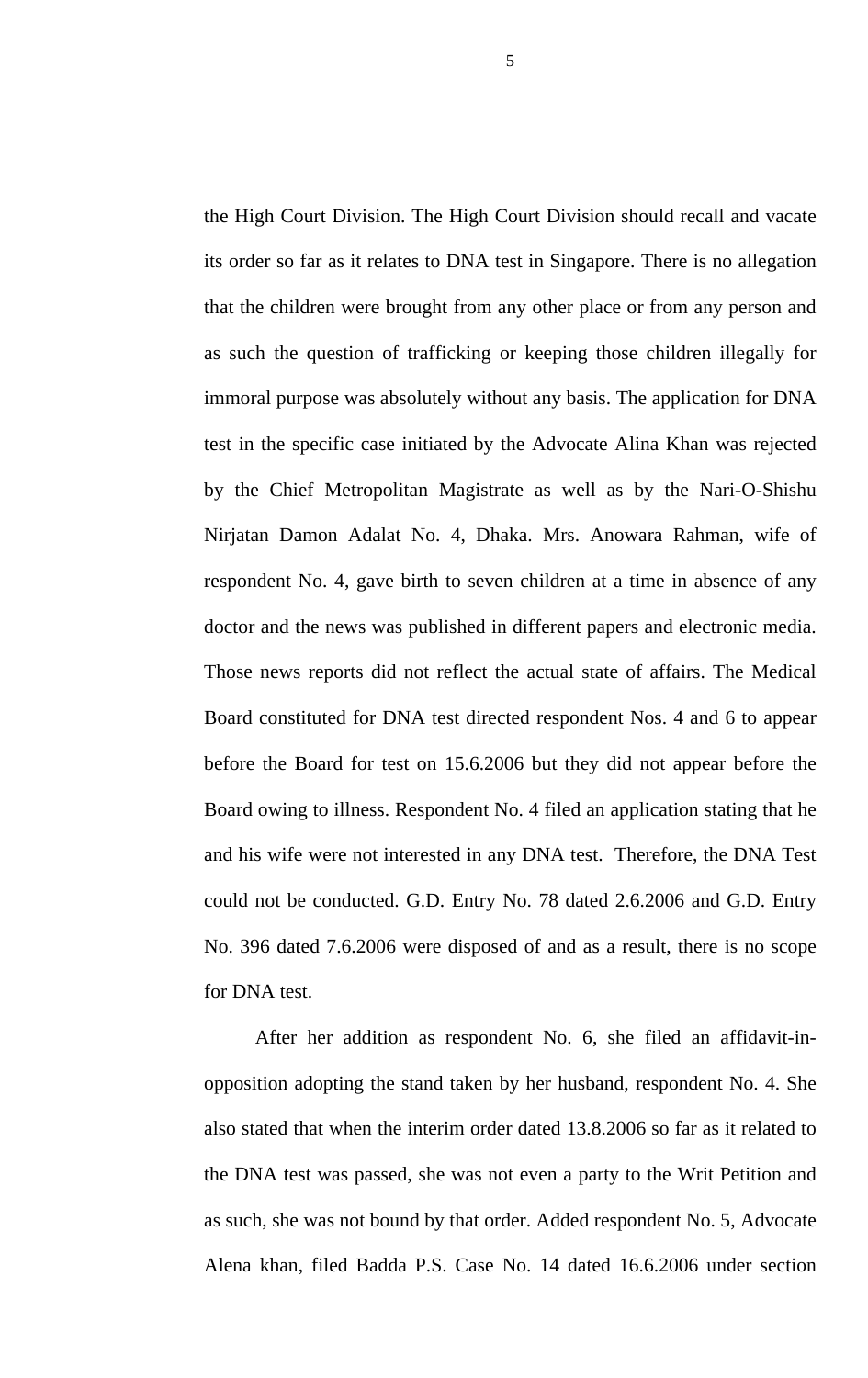6(1) (2) of Nari-O-Shishu Nirjatan Damon Ain as amended upto 2003 for the trafficking of seven children. On 6.7.2006, she filed an application for DNA test before the Chief Metropolitan Magistrate but the application was rejected. Therefore, the present Writ Petition must fail as it was filed on some vague allegations.

 Added respondent No. 5 filed an application for vacating the order of stay. In that application, the case made out by respondent No. 5, in short, is that on 8.6.2006, respondent No. 5 applied to the Chief Metropolitan Magistrate, Dhaka praying for a direction to form a Medical Board for conducting the DNA test. The Court directed the Dhaka Medical College Hospital (DMCH) authority to form a Medical Board to conduct the DNA test of those seven children and their alleged parents. On 11.6.2006, the DMCH authority formed a 4-member Medical Board headed by Professor. Akhtaruzzaman. On 15.6.2006, Mr. Anisur Rahman (respondent No. 4) made an application to the DMCH authority refusing to appear for DNA test. Meanwhile, respondent No. 5 lodged an ejahar with the Badda Police Station against Mr. Anisur Rahman and his wife Anowara Rahman on 15.6.2006 alleging that the seven children were kept by them for trafficking and as a result, Badda P.S. Case No. 14 dated 16.6.2006 under section 6(1)(2) of the Nari-O-Shishu Nirjaton Daman Ain, 2000, was initiated. Meanwhile, the Medical Board summoned the respective parties to appear before the Board for DNA test but Mr. Anisur Rahman and his wife did not appear. As a result, the DNA test could not be conducted. On 16.6.2006, the head of the Board was run over by a car and he succumbed to his injuries.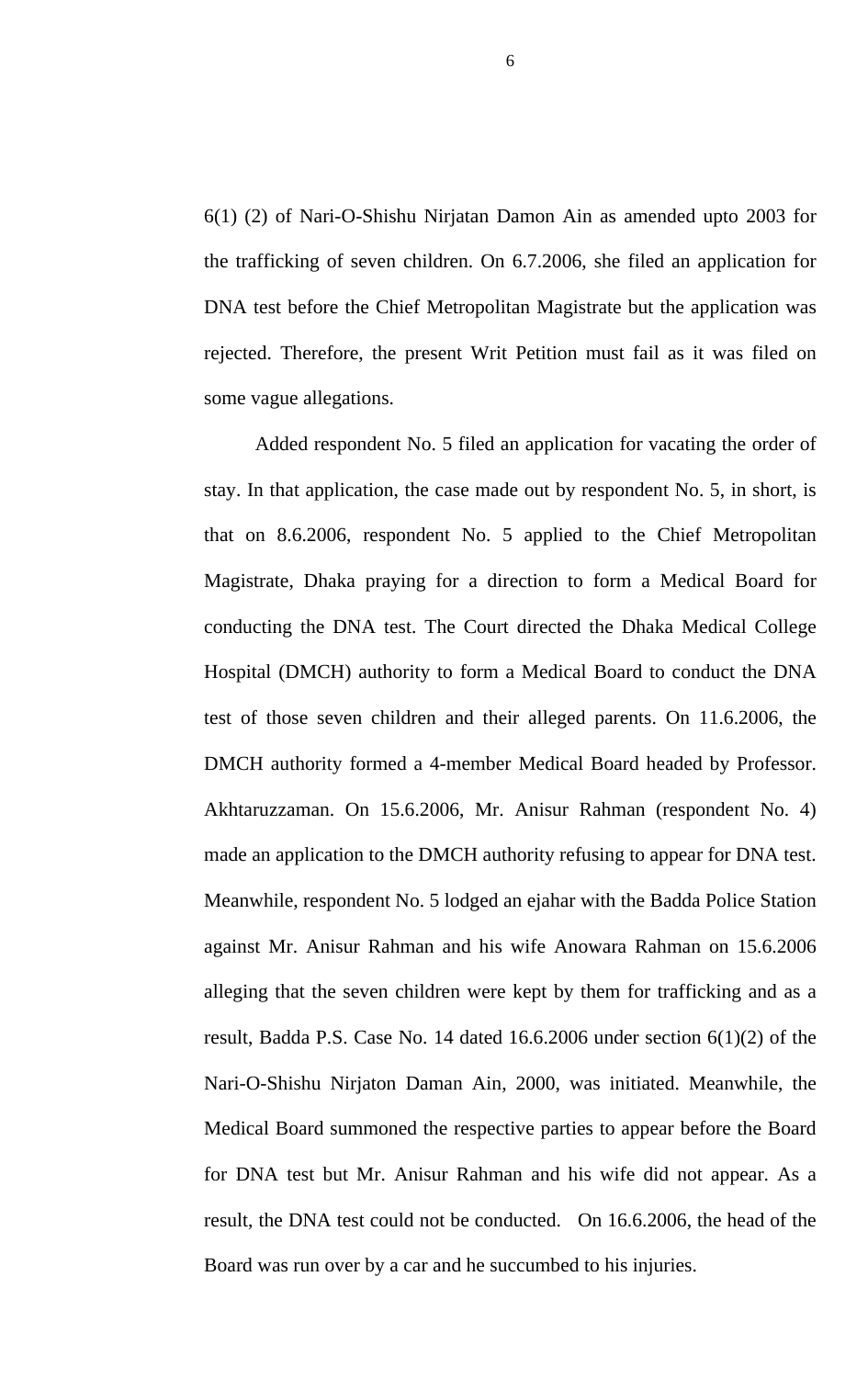The petitioner filed a supplementary affidavit for giving custody of seven children (septuplet) to the petitioner and respondent No. 5. With the supplementary affidavit, the petitioner annexed the certificate showing the health condition of the seven children. Those reports revealed that the septuplet were suffering from moderate to severe malnutrition with psychosocial deprivation. The report was given by Dr. Naila Zaman Khan, Professor of Pediatrics, and Dr. Mustafa Mahbub, Junior Consultant, both from Child Development and Neurology Unit, Dhaka Shishu Hospital.

 Mrs. Faujia Karim, learned Advocate for the petitioner submits as under:

- (1)The present Writ Petition has been filed in the form of *habeas corpus* and as such the power of this Court is wide enough to determine the custody of the 7(seven) children.
- (2)As regards custody, the learned Advocate relies upon the cases of Abdul Jalil and Others Vs. Sharon Laily Begum Jalil, 1998 BLD (AD) 21=50 DLR (AD) 55 and Farhana Azad Vs. Samudra Ejazul Haque and others, (2008) 60 DLR 12.
- (3) In such a writ petition, the welfare of the children is of paramount consideration and the children must be kept in a custody where their welfare is well safeguarded.
- (4) The dispute as to the legal custody of the septuplet cannot be resolved unless there is a DNA test of them and their alleged parents.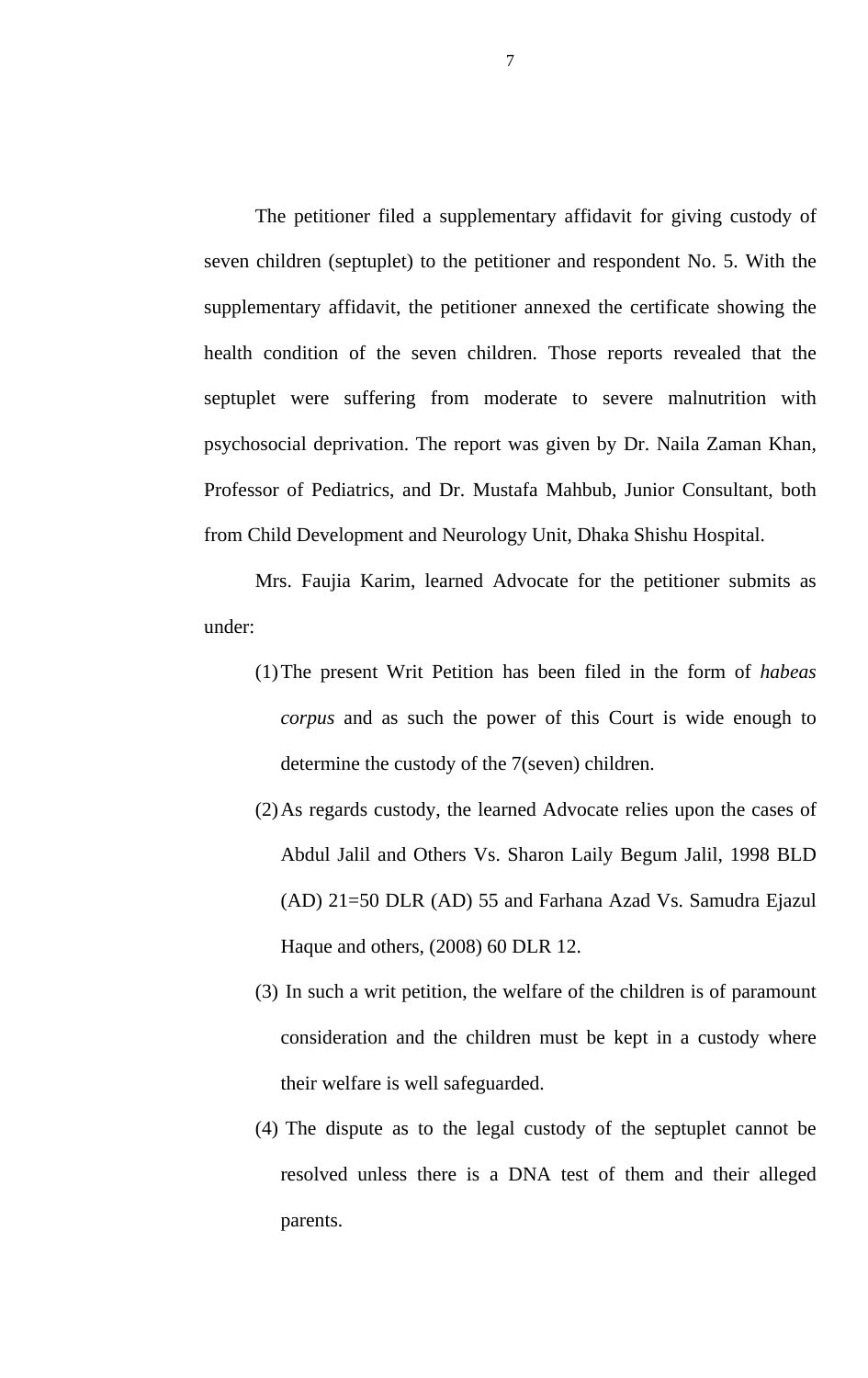Mr. Md. Asaduzzaman, learned Advocate for respondent No. 5 submits as follows:

(1)Respondent No. 5 tried her level best to have a DNA test of Mr. and Mrs. Anisur Rahman (respondent Nos. 4 and 6) and their alleged seven children and all her efforts were in vain because of non co-operation of respondent Nos. 4 and 6.

(2) The life of the seven children is in great danger unless their legal custody is determined by the Court exercising constitutional powers and the septuplet may be trafficked outside the country from the illegal custody of respondent Nos. 4 and 6.

 Mr. M. Sajawar Hossain, learned Advocate for respondent Nos. 4 and 6, on the other hand, submits as under:

(1) Respondent Nos. 4 and 6, are, in fact, the parents of the septuplet and as such there is no scope for DNA test of the children with their admitted parents.

- (2) The question of DNA test comes when paternity is under challenge.
- (3) The case initiated at the instance of the petitioner was disposed of in which the order of DNA test was passed and as soon as the G.D. Entries were disposed of there is no scope for any DNA test.
- (4) The seven children are, in fact, septuplet, that is, they were born at the same time and that the media extorted the birth of seven children resulting in the initiation of frivolous litigations.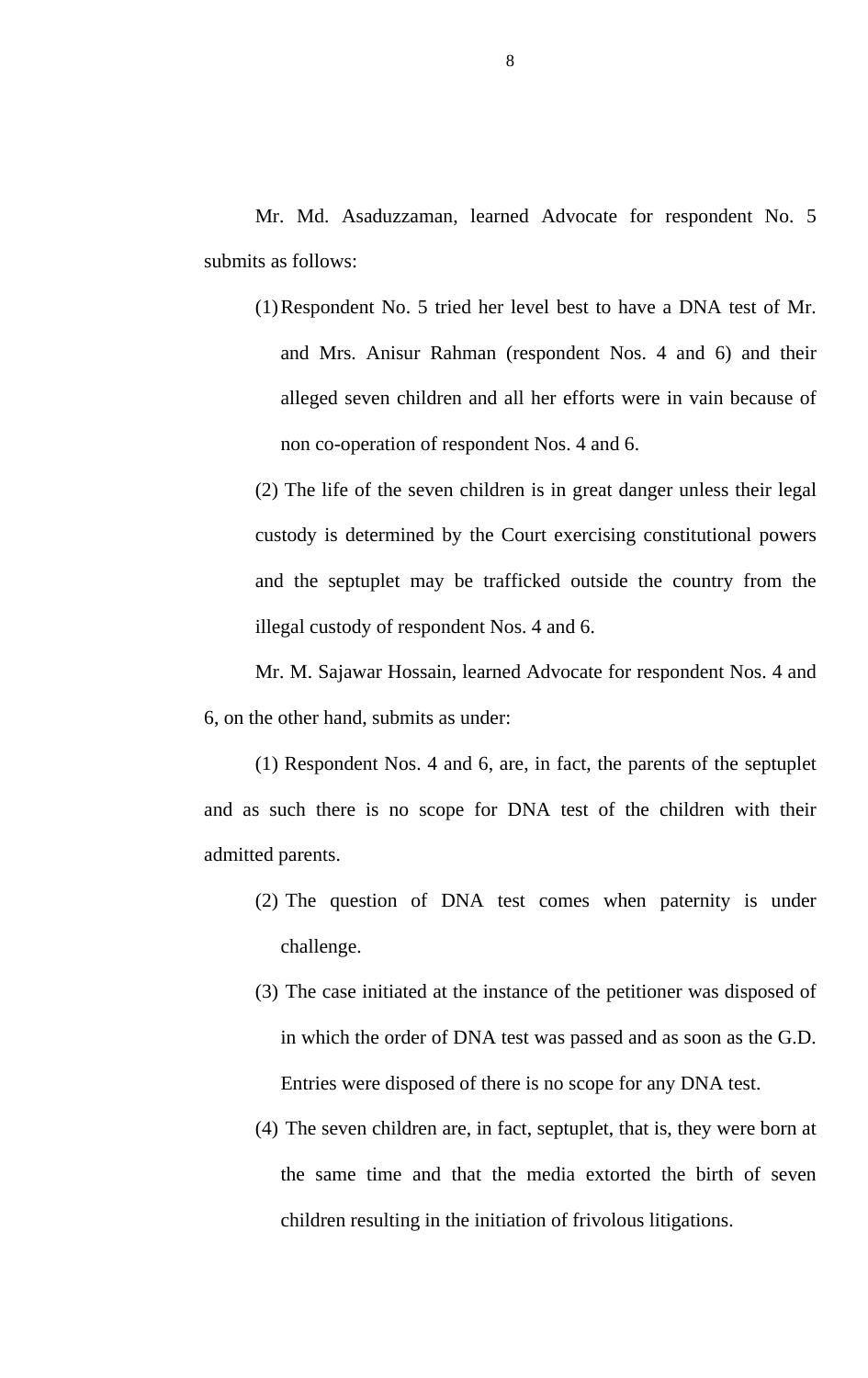- (5) Respondent Nos. 4 and 6 are taking all-out care of seven children and as such, no question arises of giving their custody to the petitioner and added respondent No. 5.
- (6) The present Writ Petition is not maintainable as the question of welfare of the children will be taken care of by the Judge of Nari-O-Shishu Nirjatan Daman Court where a case of trafficking is pending and as such the petitioner does not have any locus standi to file the present Writ Petition.
- (7) Added respondent No. 5 stated before the Appellate Division that the present Writ Petition is not maintainable.

We have perused the Writ Petition, the affidavit-in-opposition the supplementary affidavit and the application for vacating the ad-interim order and the Annexures thereto.

 As soon as the petitioner came to know of the news item about the septuplet, it went to the Court for an order of DNA test of the seven children of respondent No. 4. To date DNA test could not be performed. According to the petitioner, the seven children are being unlawfully detained by respondent No. 4 for immoral purpose. The petitioner apprehends that respondent No. 4 will traffic the children out of the country. Respondent No. 5 filed Badda P.S. G.D. Entry No. 78 dated 2.6.2006 informing the police about the seven children and requesting them to take appropriate steps for DNA test of the seven children and their so-called parents. On 5.6.2006, Badda Police sought permission from the Court of Metropolitan Magistrate to allow them to investigate into the matter in connection with G.D. Entry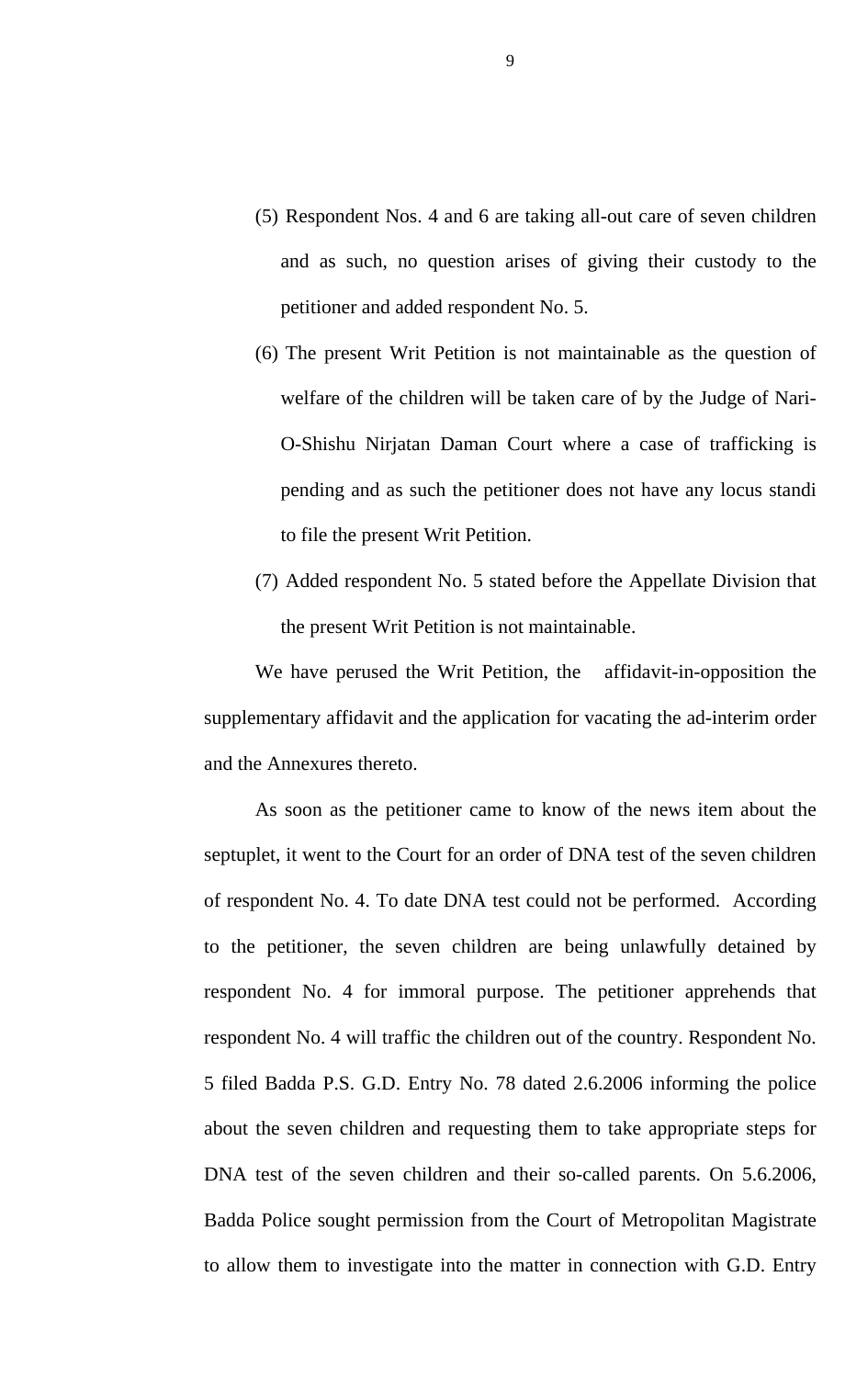No. 78 dated 2.6.2006. On 7.6.2006, respondent No. 5 filed G.D. Entry No. 396 with Badda Police Station requesting the police to prevent Anisur Rahman from leaving the country. On the same day, Badda police moved the Court of Metropolitan Magistrate for an order to conduct DNA test. The learned Magistrate by his order dated 7.6.2006 directed the Dhaka Medical College Hospital to conduct DNA test. We do not like to go into the detail of the DNA test because ultimately, the test could not be done and both the G.D. entries were disposed of. At the instance of respondent No. 5, an ejahar was made with Badda Police Station resulting in the initiation of Badda P.S. Case No. 14 dated 16.6.2006 under section  $6(1)(2)$  of the Nari-O-Shishu Nirjatan Damon Ain, 2000 which has been pending before that Court.

After the hearing of the Rule was concluded, we decided to see the seven children in our chamber. Therefore, we verbally directed Mr. Kazi M. Sajawar Hossain, learned Advocate for respondent Nos. 4 and 6 to produce seven children before this Court on 27.7.2008. Accordingly, all the seven children were produced on 27.7.2008 and both of us examined them in our chamber. To our utter surprise, we found that the children were suffering from severe malnutrition. On our query, one of the children burst into tears stating that till 2-20 p. m, she was not given any food. Later, we directed to take the children back. But the physical condition of the children led us to give another direction to Mr. Kazi M. Sajawar Hossain, learned Advocate for respondent Nos. 4 and 6, to again produce the seven children before this Court on 30.7.2006.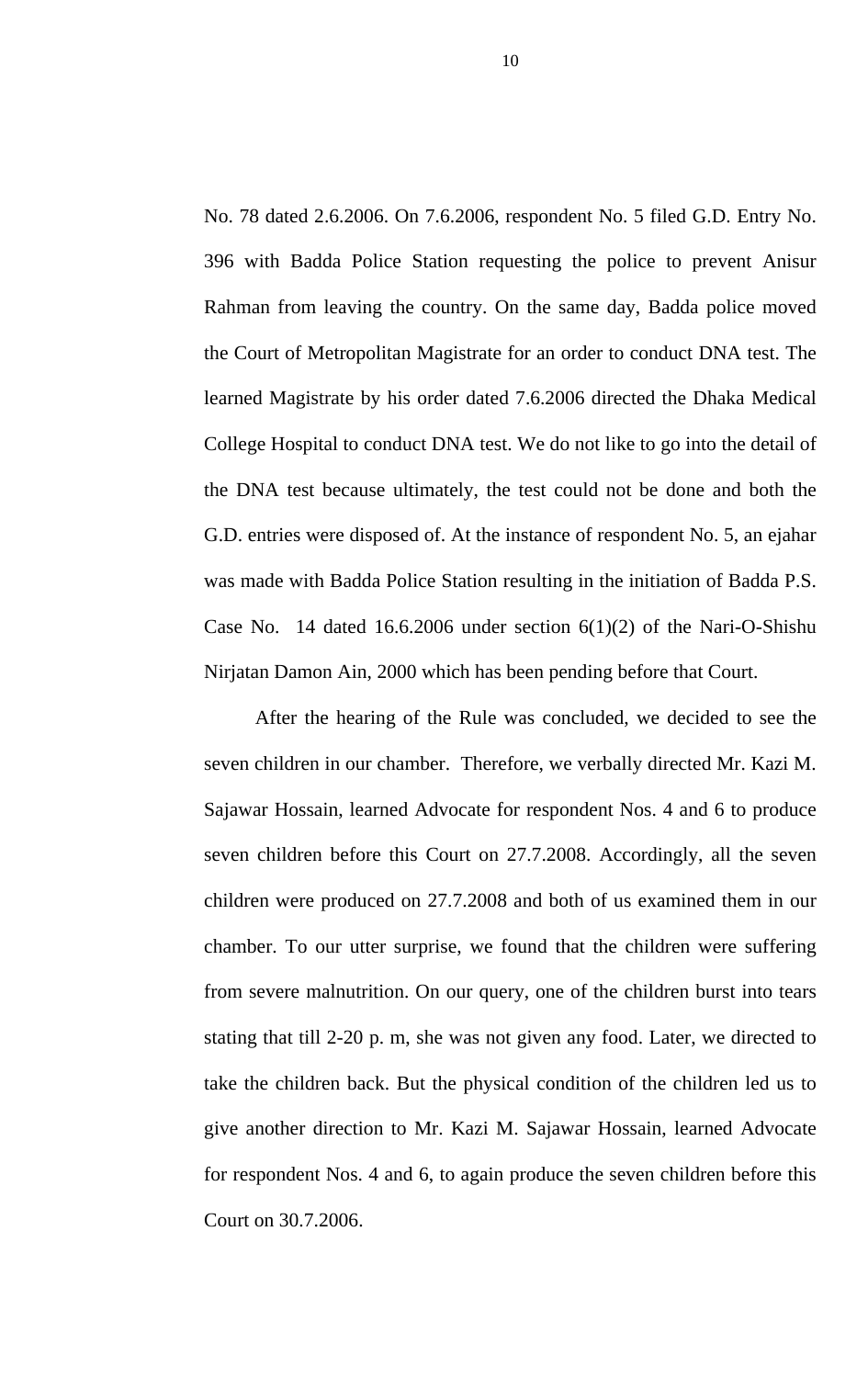Mr. Mahmudul Islam, a learned Senior Advocate of this Court assisted us in this matter as *amicus curiae.* After hearing him, we directed the Chairman, Forensic Medicine, Dhaka Medical College to form a 3 member team to conduct 'Sibling DNA Test' of seven children to ascertain whether or not they are full brothers and sisters. We also directed the Chairman to ensure collection of samples from the seven children for 'Sibling DNA' Test and 'DNA Paternity Test' in the course of the day. We would like to quote the entire order dated 6.8.2008 as under:

*"In this matter we sought the assistance of Mr. Mahmudul Islam, a Senior Advocate of this Hon'ble Court. He submits that DNA test is a must to decide the custody of the seven children. The learned Advocate then submits that the custody of the seven children should be temporarily given to an organization which will be able to ensure the safety and welfare of the children.* 

 *On 27.7.2008, we examined the seven children in our chamber instead of pronouncing judgment. The physical examination of the children led us to shift the judgment to 30.7.2008 .On that date, we again directed the learned Advocate for respondent Nos. 4 and 6 to produce the seven children today.* 

 *In order to arrive at a correct decision as to the custody of the seven children, we are of the opinion that prior to pronouncement of the judgment there should be a DNA test.* 

 *It has been brought to our notice that the alleged mother (respondent No. 6) has been in jail custody on the charge that she claimed subscription. The learned Advocate for respondent Nos. 4 and 6 submits that the alleged*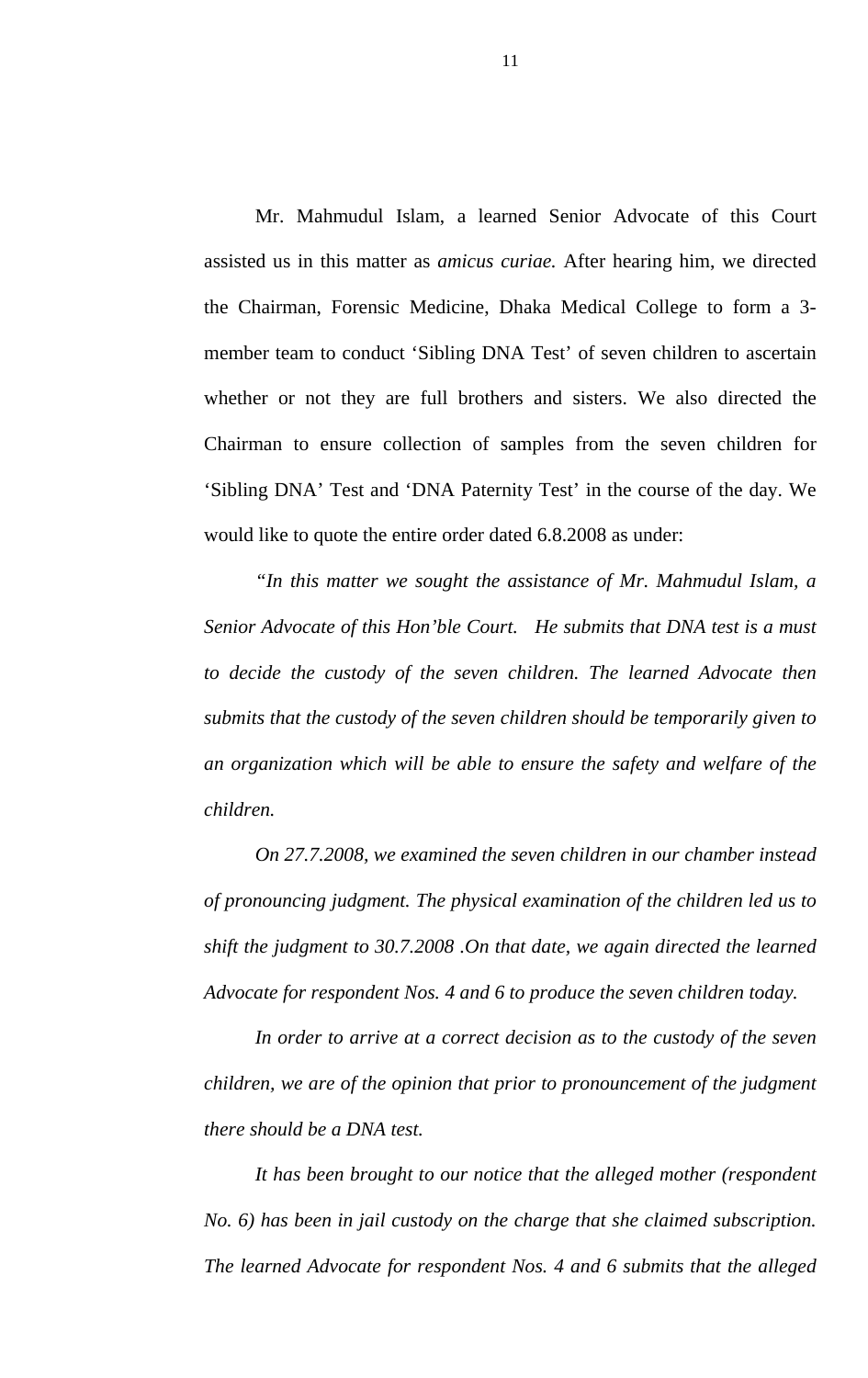*father (respondent No. 4) has been serving in Chittagong. Therefore, both the parents are not instantly available.* 

 *As a result, we are of the opinion that at the first instance there should be a 'sibling DNA test' to ascertain whether or not the seven children are full brothers and sisters. When we examined the children on 27.7.2008, we found that they had been suffering from severe malnutrition. On our query, one of the children burst into tears and stated that till 2-30 p.m. she was not given any food.* 

 *Therefore, we have decided that till completion of the DAN test, the seven children shall remain in the interim custody of Bangladesh National Women Lawyers Association and Bangladesh Society for Enforcement of Human Rights represented by Mrs. Fauzia Karim Feroz and Ms. Alina Khan respectively until further order. The new custodians are directed to take utmost care of the children who must be kept under the constant watch of a child specialist.* 

 *The Chairman, Forensic Medicine, Dhaka Medical College is directed to form a 3-member team to perform 'sibling DNA test' of seven children to ascertain whether or not they are full brothers and sisters. The Chairman is also directed to ensure collection of samples from the seven children for 'sibling DNA test' and 'DNA paternity test' in course of the day without wasting even a single moment so that the children may not be detained in Dhaka Medical College.* 

 *The Chairman will take step for DNA paternity test when we direct the alleged parents to go to Dhaka Medical College.*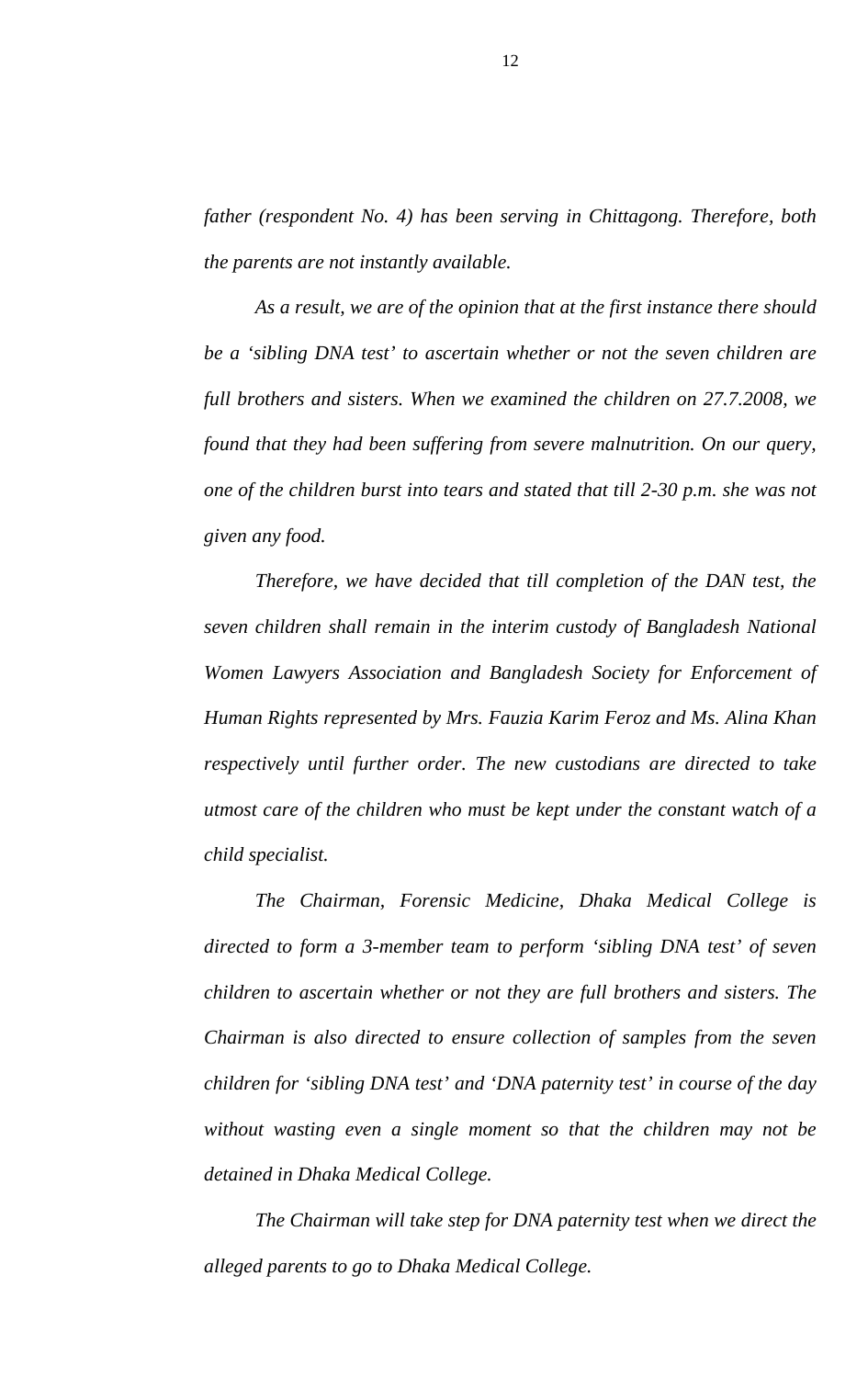*If possible, the Chairman, Forensic Medicine, Dhaka Medical College will ensure collection of samples from the children for 'sibling DNA test' and paternity test for sending those samples abroad. The Chairman is directed to send the report of 'sibling DNA test' as soon as possible.* 

 *In order to facilitate the sibling DNA test, the Deputy Registrar, the Court Keeper of the Supreme Court and the Police Officer ensuring security of the Supreme Court are directed to accompany the seven children to Dhaka Medical College.* 

 *The Police Commissioner, Dhaka is also directed to ensure the safe journey of the seven children to Dhaka Medical College and then to their temporary new abode at Prasanti, Agargaon.* 

 *The next date has been fixed for 12.8.2008 for sibling DNA report.* 

 *Let a copy of this order be communicated to the Chairman Forensic Medicine Dhaka Medical College and the Police Commissioner by 2 P.M. (today) without fail.* 

 *After collection of samples for DNA test, the Deputy Registrar shall handover the seven children to Mrs. Fawzia Karim and Ms. Alina Khan in writing.* 

 *The learned Advocate for respondent Nos. 4 and 6 submits that direction for DNA test should not be given as nobody claimed the children and that the children are in the constant care at Bashundhara. We do not find any substance in this submission.*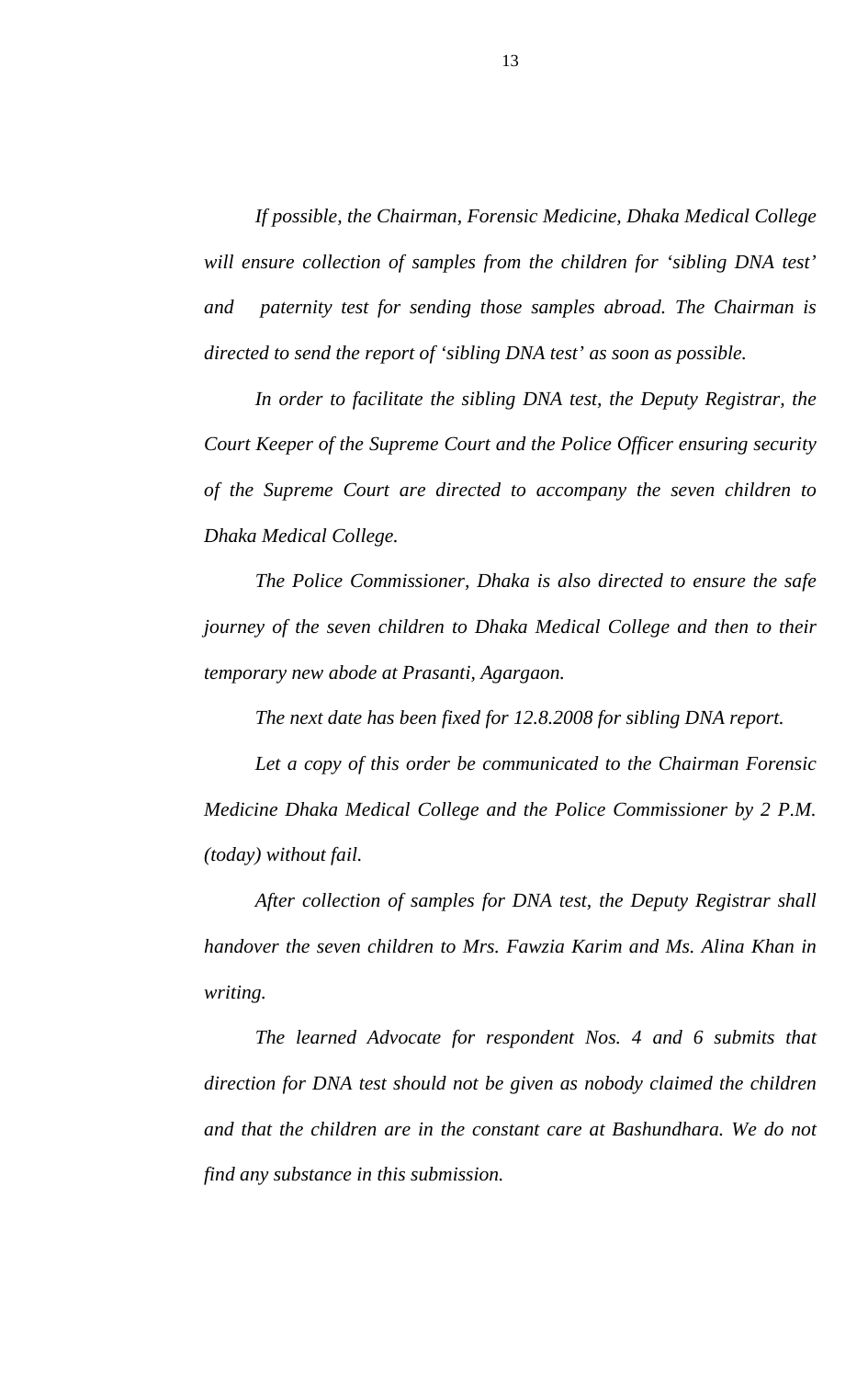*The costs of the test will be borne by Ms. Alina Khan, Advocate Supreme Court and Executive Director, Bangladesh Society for the Enforcement of Human Rights".* 

 It is important to note that the Sibling DNA Test was done under the supervision of this Court. All the seven children were sent to Dhaka Medical College under the custody of Mr. Md. Golam Sarwar, Deputy Registrar with the help of three court keepers using microbus of this Court. The Deputy Registrar produced all the seven children in the Forensic Medicine Department of Dhaka Medical College and samples were taken from them for Sibling DNA Test and DNA Paternity Test. As soon as taking of samples for DNA test of the seven children was over, the Deputy Registrar under whose custody the children were sent to the Dhaka Medical College handed them over to Mrs. Fawzia Karim and Ms. Alina Khan as their temporary custodians until further order. We fixed the next date for Sibling DNA Test report on 12.8.2008. The report of the Sibling DNA Test was sent to this Court through the Registrar of this Court on 12.8.2008. On that date, having gone through the Sibling DNA Test report, we fixed the following day for acceptance thereof. We directed Mr. Kazi M. Sajawar Hossain, learned Advocate for respondent Nos. 4 and 6 to be present before the Court on 13.8.2008 to submit if he had any objection against the report of Sibling DNA Test and if respondent Nos. 4 and 6 were agreeable to DNA Paternity Test. On 13.8.2006 Mr. Sajawar Hossain, learned Advocate for respondent Nos. 4 and 6 submitted that the DNA Paternity Test was beyond the scope of the present Rule. Therefore, we are of the opinion that respondent Nos. 4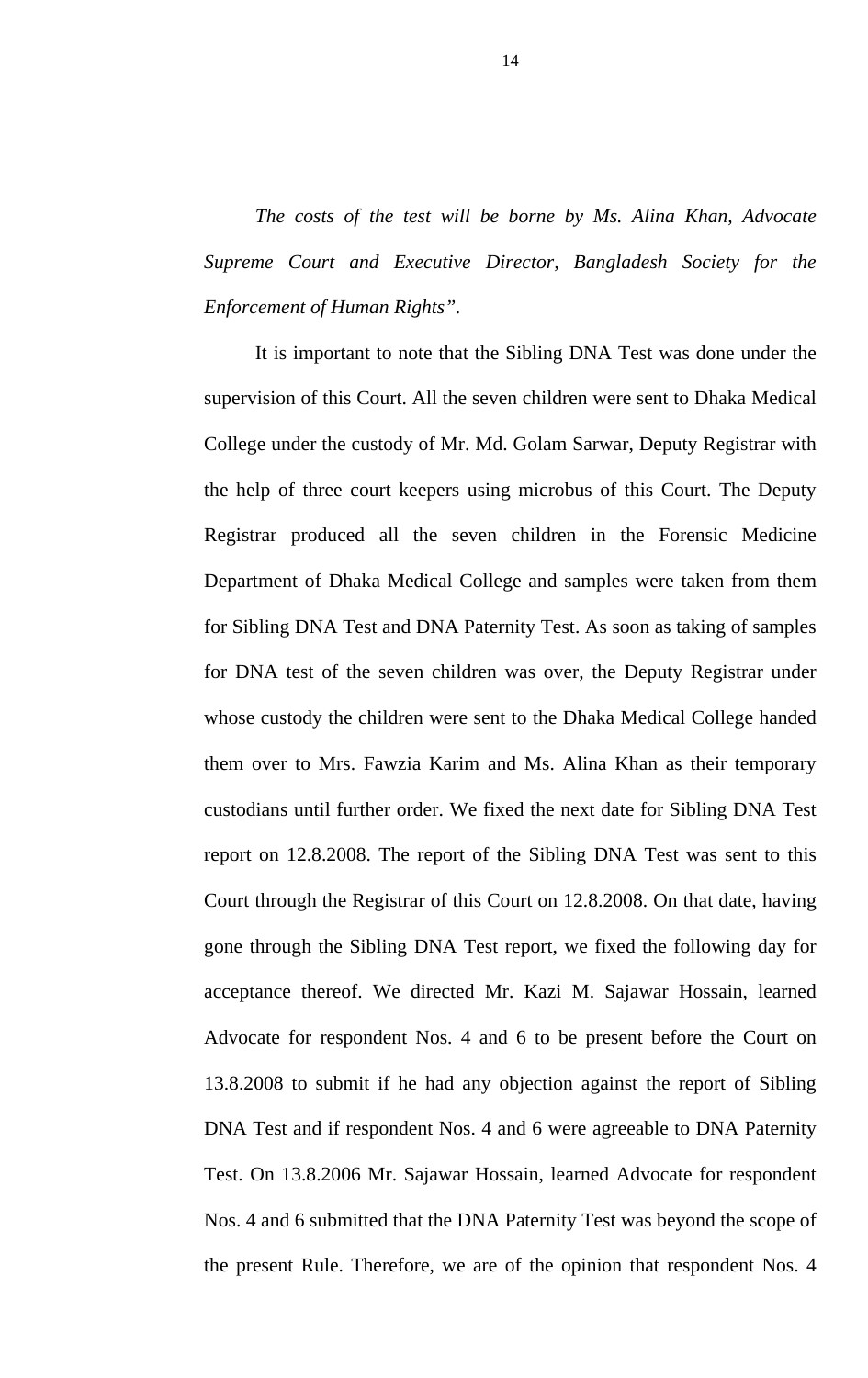and 6 were not willing to undergo DNA test. In such a state of affairs, we accepted Sibling DNA Test report.

 In the case in hand on the very date of issuance of the Rule Nisi this Court passed an interim order as regards DNA test as under:

> *"It may be mentioned that Mr. Sajawar Hossain, learned Advocate appeared on behalf of respondent No. 4 upon filing power. Having heard him at length, it transpires that respondent No. 4 is not willing to have the DNA test within this country; rather he is interested to have the test done in any advanced country like Singapore. Mr. Hossain has also given an undertaking that respondent No. 4 is ready and willing to take two members team of the petitioner's Samity to Mount Elizabeth Hospital, Singapore at his own cost. In such view of the matter, we direct respondent No. 2 to undertake the DNA test at Mount Elizabeth Hospital in Singapore in respect of the said seven children and their alleged mother, the wife of respondent No. 4, escorted by a two member team of the petitioner-samity (to be selected by the Samity). The entire cost shall be borne by respondent No. 4. It is also directed that the said DNA test be completed within 4(four) months from date as prayed for by the learned Advocate for the respondent No. 4. The seven children be brought back to Bangladesh immediately after completion of the said DNA test".*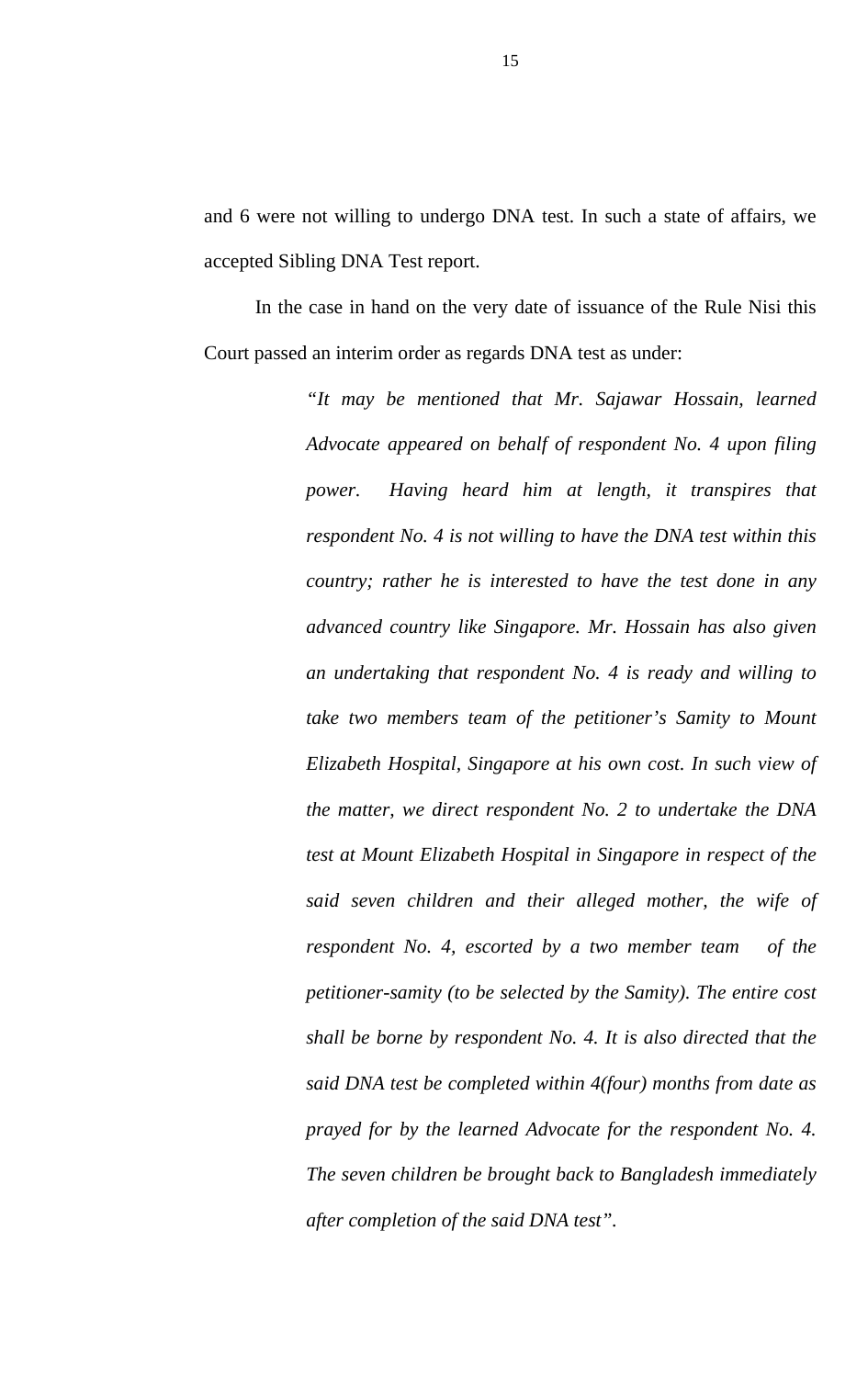The interim order referred to above, however, was stayed by the Appellate Division at the instance of respondent No. 5. But as regards the interim order about DNA test respondent No. 4 has taken serious exception in the affidavit-in-opposition by stating that he could not bear the huge expenditure to have DNA test at Mount Elizabeth Hospital in Singapore. Respondent No. 4 further stated that neither respondent No. 4 nor his wife was at all interested in DNA test as there was no reason for such test. He then stated that the present Writ Petition was not for the DNA test and hence the order of DNA test passed by the High Court Division was misconceived. He also stated that the order so far as it related to DNA test of this Court should be recalled and vacated in the interest of justice.

 We have so far stated about DNA test. But we should have an idea of what DNA means. DNA stands for **'Deoxyribonucleic Acid',** a molecule that contains all of our genetic information. By examining DNA molecule and its genetic code, the differences among individual can be scientifically and accurately determined. It is also necessary to have an idea about **DNA Paternity Test**. A paternity test works by comparing a child's DNA profile with that of an alleged father (and often the mother as well). Because a child inherits half of his or her DNA from each biological parent, such a comparison reveals whether the child could have inherited DNA from the alleged father. When individuals are biologically related as parent and child, their DNA profiles show predictable pattern of genetic inheritance.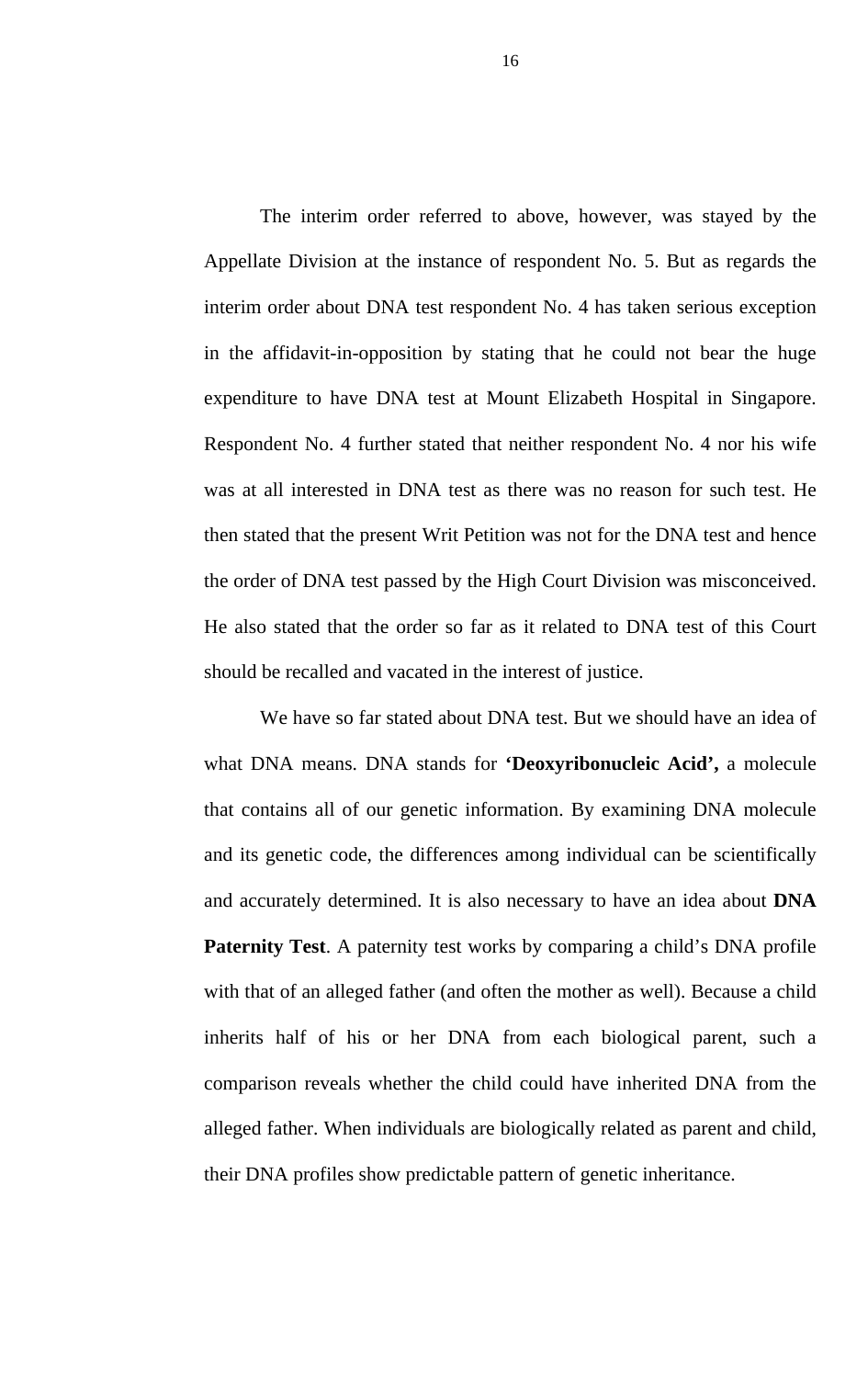In the case in hand, DNA Paternity Test could not be done because of the total non-cooperation of respondent Nos. 4 and 6, the alleged father and mother respectively.

We should have a brief idea about **'Sibling DNA Test'.** 

This type of test is often performed when an alleged father is unavailable for DNA Paternity Test' and it is necessary to know if the siblings have one or both parents in common.

Of the seven children, 4 were male and as much, the Medical Board had the advantage to perform another test known as **Y-Chromosome Analysis.** Y-Chromosome DNA Test has two possible result:

1) Tested males are paternally related.

2) The tested males are not paternally related.

The result of such test is taken to be infallible.

Because of unique nature of this case, we would like to extract the

DNA test report as under:

**"National Forensic DNA Profiling Laboratory NFDPL** 

**Department of Forensic Medicine, Dhaka Medical College** 

 **Multi-Sectoral Programme on Violence Against Women (2nd Phase)** 

**Ministry of Women and Children Affairs Government of the People's Republic of Bangladesh".** 

| Case No.                     | Writ Petition No. 5359 of 2006            |
|------------------------------|-------------------------------------------|
| Police station/Hon'ble Court | High Court Division, The Supreme Court of |
|                              | Bangladesh.                               |
| Under section                |                                           |
| Lab ID No.                   | NFDPL-08-0167                             |
| Date Received                | August 06, 2008                           |
| Date Prepared                | August 11, 2008.                          |
| DNA Profiling Report No.     | NFDPL/DNA/08/167                          |
| Forensic Medicine Ref No.    | Fm/DMC/08/81                              |

## **DNA ANALYSIS REPORT ON SIBLING TESTING**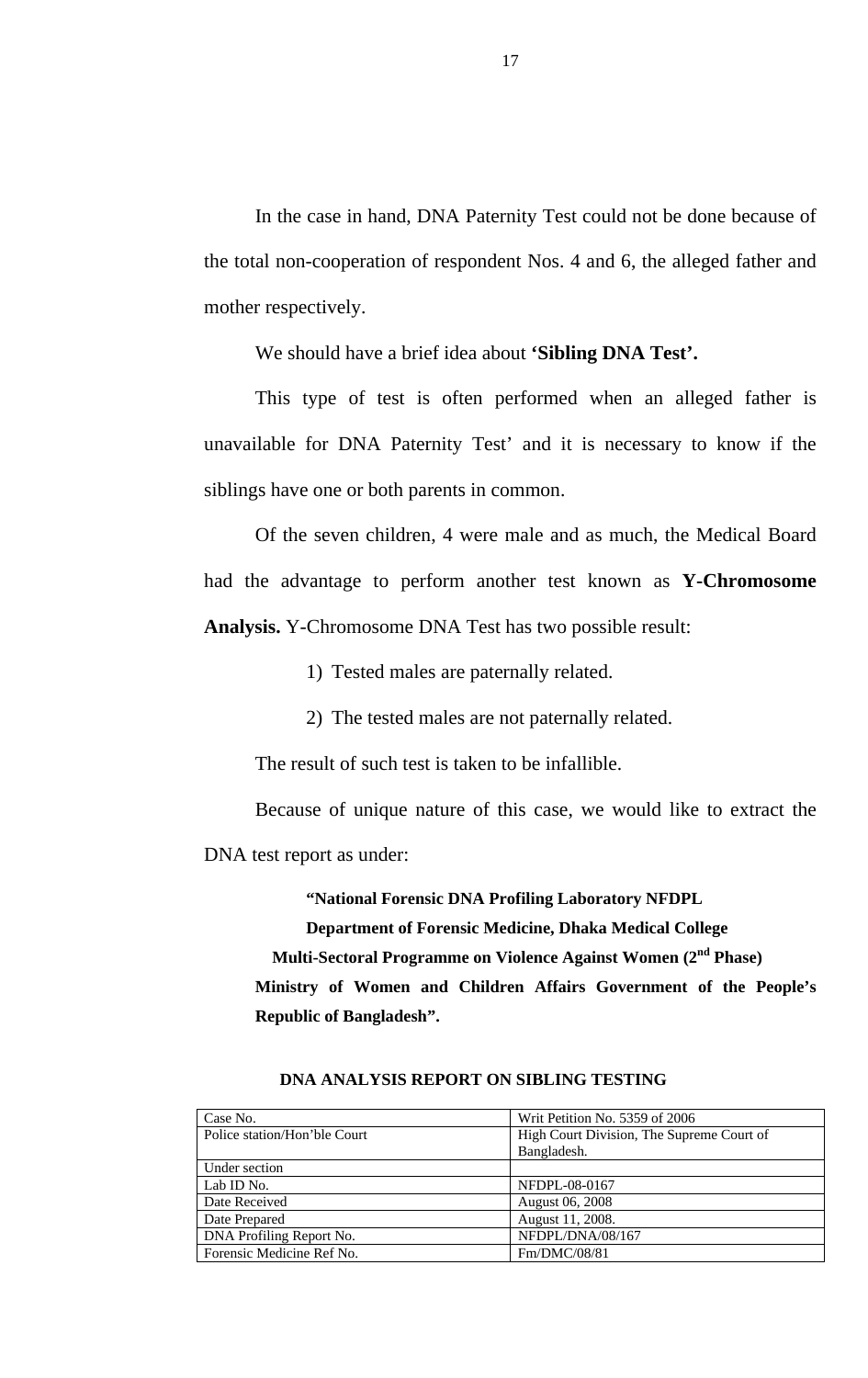| Sample Name          | Donor              | Exhibit       | Sample No.     | Collected on. |
|----------------------|--------------------|---------------|----------------|---------------|
| Blood samples        | Child 1: (Zannatul | $\mathsf{A}$  | p62-08-BI-01   | 06/08/2008    |
| collected on FTA     | Marium Nafiza)     |               |                |               |
| Card                 |                    |               |                |               |
| <b>Blood</b> samples | Child-2: (Zannatul | B             | p62-08-BI-02   | 06/08/2008    |
| collected on FTA     | Marium Nazifa)     |               |                |               |
| Card                 |                    |               |                |               |
| Blood samples        | Child-3: (Zannatul | $\mathcal{C}$ | p62-08-BI-03   | 06/08/2008    |
| collected on FTA     | Tanisa Rahman      |               |                |               |
| Card                 | Nadiba)            |               |                |               |
| Blood samples        | Child-4: (Daiyan   | D             | p62-08-BI-04   | 06/08/2008    |
| collected on FTA     | Rahman Ushad)      |               |                |               |
| Card                 |                    |               |                |               |
| <b>Blood</b> samples | Child-5: (Nafes    | E             | $p62-08-BI-05$ | 06/08/2008    |
| collected on FTA     | Akon Anis          |               |                |               |
| Card                 | Usham)             |               |                |               |
| <b>Blood</b> samples | Child-6: (Aiman    | $\mathbf{F}$  | p62-08-BI-06   | 06/08/2008    |
| collected on FTA     | Rahman Anis)       |               |                |               |
| Card                 |                    |               |                |               |
| <b>Blood</b> samples | Child-7: (Anas     | G             | p62-08-BI-07   | 06/08/2008    |
| collected on FTA     | Akon Anis)         |               |                |               |
| Card                 |                    |               |                |               |

## **SUMMARY OF THE SAMPLE RECEIVED**

#### **SIBLING DNA TESTING**

*Sibling DNA testing is conducted in order to determine if two or more children share one or both biological parents in common. Full siblings will have both parents in common, whereas half-sibling will have one parent in common, either their mother or father. While conducting sibling DNA testing, the laboratory determines the genetic profile of the alleged siblings and, based on the number of shared alleles a Sibling Index (SI) is calculated. Sibling Index is a statistical probability of whether brothers and sisters share the same two parents or not. If a Sibling Index is less than 1.0, it is unlikely that the individuals are biological siblings. A Siblings Index of 1.0 or greater increases the likelihood that two individuals are biological siblings. The higher the value of the index, the more likely the individuals share the same parents.* 

 *Sibling DNA test unlike parentage tests do not provide a conclusive result. However, the tests provide an indication of whether tested individuals are more likely to be biological siblings of each other or not.* 

## **RESULTS OF DNA ANALYSIS**

*We have undertaken sibling test using DNA profiling method on samples presented to use as those from source of exhibit A (blood sample of Zannatul Marium Nafiza), source of exhibit B (blood sample of Zannatul Marium Nazifa), source of exhibit*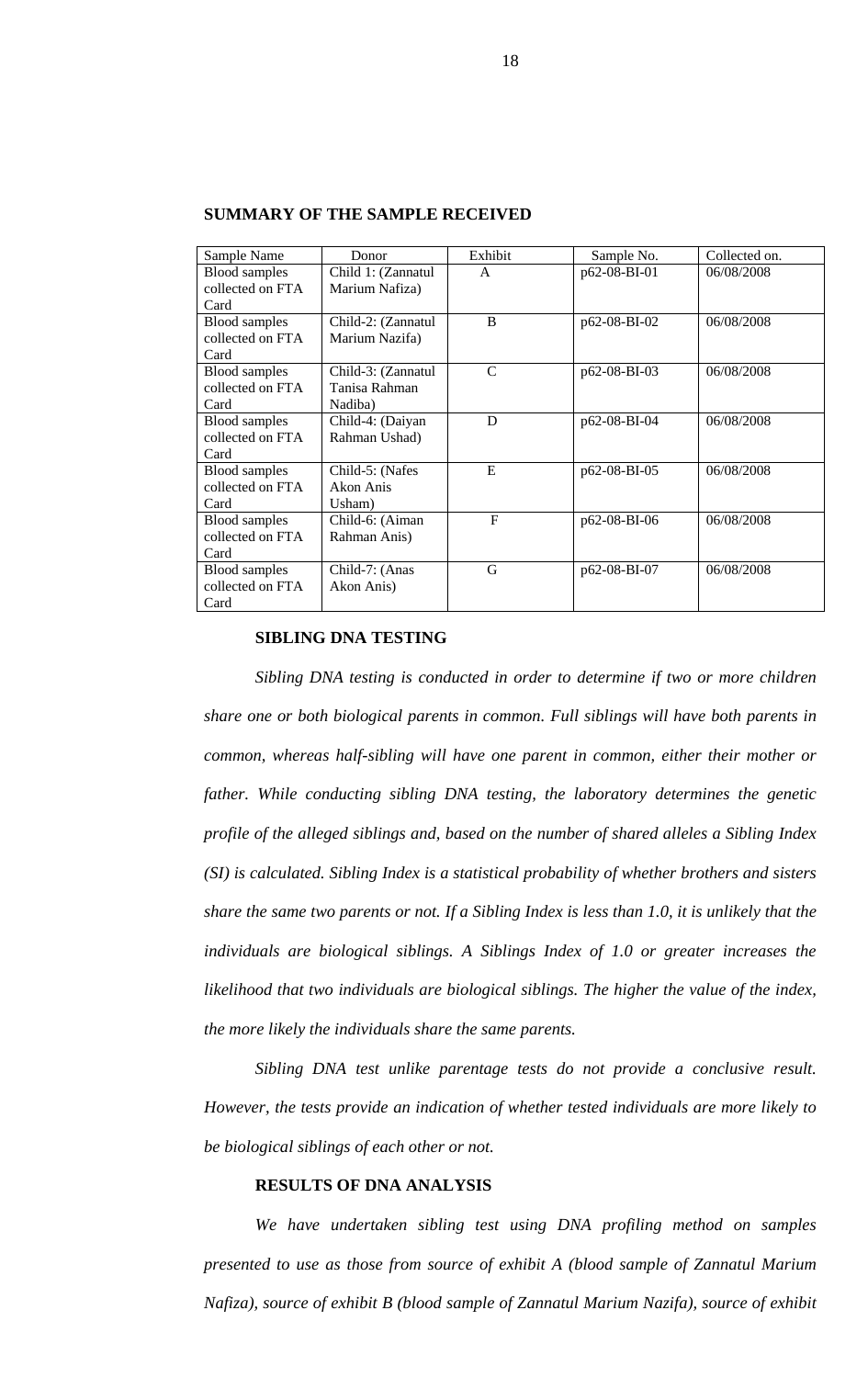*C (blood sample of Zannatul Tanisa Rahman Nadiba), source of exhibit D (blood sample of Daiyan Rahman Ushad), source of exhibit E (blood sample of Nafes Akon Anis Usham), source of exhibit F (blood sample of Aiman Rahman Anis) and source of exhibit G (blood sample of Anas Akon Anis). DNA from the sources of the above exhibits was extracted. PowerPlex TM-16 PCR amplification kit was used for DNA profiling of the samples. Fifteen microsatellite or STR regions (e.g. D3S1358, TH01, D21S11, D18S51 Penta E, D5S818, D13S317, D7S820, D16S539, CSF1PO, Penta D, vWA, D8S1179, TPOX and FGA) were amplified using specific oligonucleotide primers. One additional locus Amelogenin was also used for determination of sex (Male=XY; Female=XX.) DNA analysis was carried out on a 3100 avant Genetic Analyzer. Data were analyzed by Genescan and Genotyper software. The result of the analysis is presented in Table 1 and 2.* 

**Table 1. DNA profiles of Zannatul Marium Nafiza (Child-1), Zannatul Marium Nazifa (Child-2), Zannatul Tanisa Rahman Diba (Child-3) and Daiyan Rahman Ushad (Child-4).** 

| Locus       |             | Exhibit A Zannatul |                           | Exhibit B Zannatul |                | Exhibit C Zannatul |                | Exhibit D Daiyan |
|-------------|-------------|--------------------|---------------------------|--------------------|----------------|--------------------|----------------|------------------|
|             | Marium      | Nafiza             | Marium                    | Nazifa             | Tanisa         | Rahman             | Rahman         | Ushad            |
|             | $(Child-1)$ |                    | $(Child-2)$               |                    |                | Nadiba (Child-3)   | $(Child-4)$    |                  |
| D3S1358     | 15          | 18                 | 15                        | 16                 | 16             | 17                 | 16             | 17               |
| <b>TH01</b> | 8           | 9                  | $\overline{7}$            | 9                  | $\overline{7}$ | 9.3                | 9.3            | 9.3              |
| D21S11      | 30          | 32.2               | 31                        | 32.2               | 30             | 32.2               | 30             | 32.2             |
| D18S51      | 13          | 16                 | 13                        | 17                 | 14             | 16                 | 14             | 19               |
| Penta E     | 11          | 12                 | $\overline{7}$            | 9                  | 12             | 15                 | $\overline{7}$ | 17               |
| D5S818      | 10          | 12                 | 12                        | 14                 | 11             | 12                 | 11             | 12               |
| D13S317     | 10          | 13                 | 8                         | 12                 | 8              | 11                 | 9              | $11\,$           |
| D7S820      | 10          | 11                 | 10                        | 11                 | 8              | 11                 | 8              | $10\,$           |
| D16S539     | 11          | 11                 | 10                        | 14                 | 11             | 13                 | $\overline{8}$ | 9                |
| CSF1PO      | 10          | 11                 | 10                        | 11                 | 11             | 12                 | 10             | 12               |
| Penta D     | 14          | 14                 | 10                        | 12                 | 9              | 10                 | 13             | 13               |
| vWA         | 16          | 17                 | 17                        | 17                 | 14             | 19                 | 15             | 16               |
| D8S1179     | 11          | 12                 | 10                        | 14                 | 10             | 16                 | 10             | 16               |
| <b>TPOX</b> | 8           | 11                 | 8                         | 10                 | 8              | 10                 | 8              | 11               |
| <b>FGA</b>  | 25          | 25                 | 22                        | 23                 | 23             | 23                 | 19             | 25               |
| Amelogenin  | X           | $\mathbf X$        | $\boldsymbol{\mathrm{X}}$ | $\mathbf X$        | $\mathbf X$    | $\overline{X}$     | $\mathbf X$    | $\mathbf Y$      |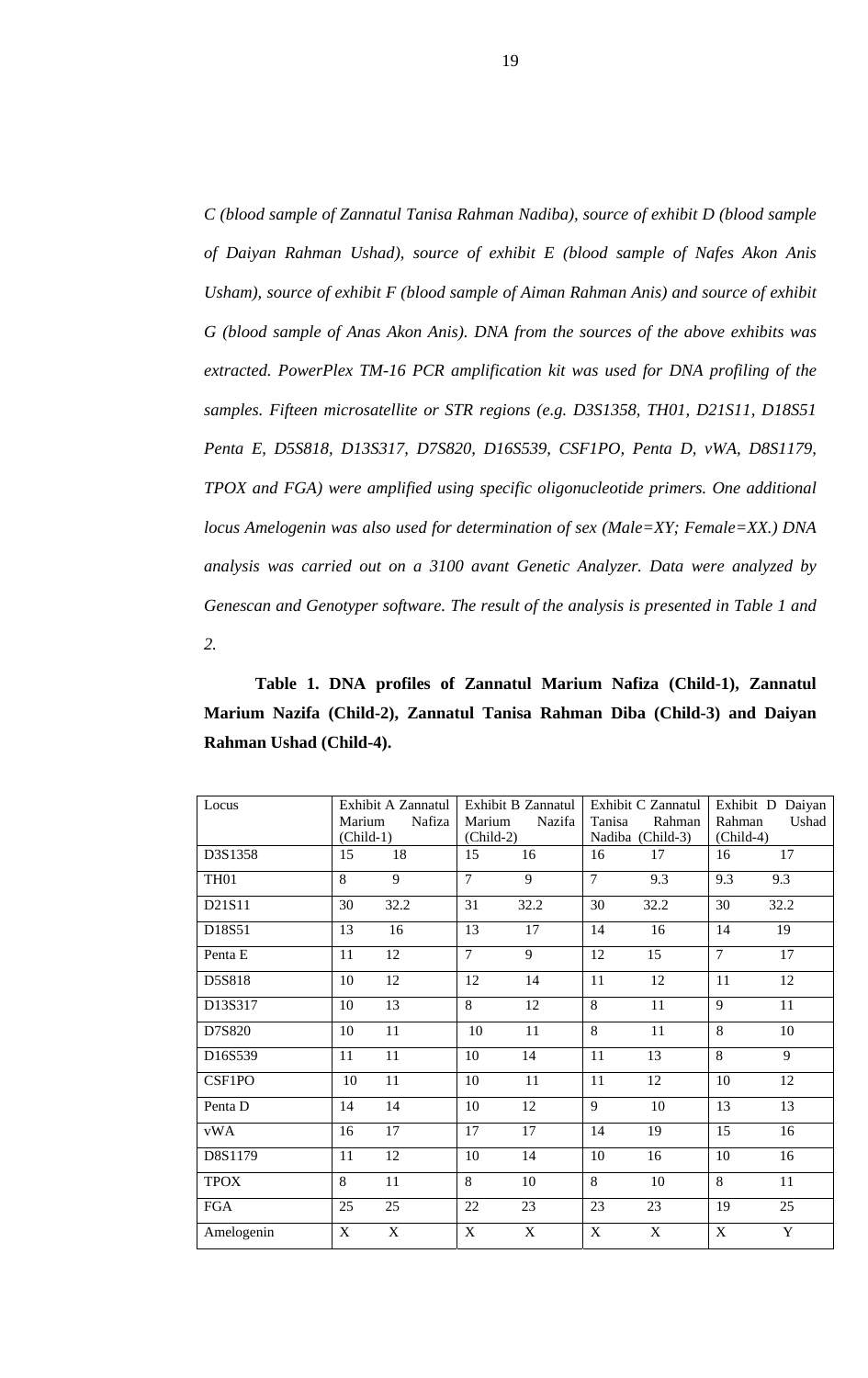| Locus       |                 | Exhibit E Nafes Akon |                | Exhibit F Aiman Rahman |                | Exhibit G Anas Akon Anis |
|-------------|-----------------|----------------------|----------------|------------------------|----------------|--------------------------|
|             | Usham (Child-5) |                      | Anis (Child-6) |                        | $(Child-7)$    |                          |
| D3S1358     | 15              | 15                   | 15             | 16                     | 15             | 17                       |
| <b>TH01</b> | 9               | 9.3                  | 9              | 9.3                    | 6              | $\overline{7}$           |
| D21S11      | 28              | 29                   | 30             | 32.2                   | 31             | 31                       |
| D18S51      | 14              | 18                   | 14             | 16                     | 14             | 15                       |
| Penta E     | 14              | 15                   | 11             | 13                     | 20             | $\overline{23}$          |
| D5S818      | 11              | 12                   | 11             | 12                     | 12             | 12                       |
| D13S317     | 8               | 12                   | $\tau$         | 8                      | 8              | 9                        |
| D7S820      | 10              | 11                   | 11             | 12                     | 10             | 11                       |
| D16S539     | 12              | 13                   | 11             | 12                     | $\overline{9}$ | 12                       |
| CSF1PO      | 10              | 12                   | 9              | 10                     | 11             | 14                       |
| Penta D     | 11              | 13                   | 11             | 14                     | 11             | 12                       |
| vWA         | 16              | 18                   | 16             | 17                     | 14             | 17                       |
| D8S1179     | 10              | 15                   | 14             | 14                     | 11             | 12                       |
| <b>TPOX</b> | 9               | 10                   | 11             | 11                     | 10             | 11                       |
| <b>FGA</b>  | 21              | 23                   | 22             | 22                     | 19             | 24                       |
| Amelogenin  | X               | Y                    | $\mathbf X$    | $\mathbf Y$            | $\overline{X}$ | $\overline{Y}$           |

**Table 2. DNA profiles Nafes Akon Usham (Child-5), Aiman Rahman Anis (Child-6) and Anas Akon Anis (Child-7).** 

From the above DNA analysis result we calculated a Sibling Index of all the seven children based on the shared alleles by a pair-wise comparison. The result is presented below (Table-3).

| Sibling pair       | Sibling Index $(S1)$ | Sibling pair       | Sibling Index (SI) |
|--------------------|----------------------|--------------------|--------------------|
| Child 1 vs Child 2 | 0.000728             | Child 3 vs Child 4 | 0.164995           |
| Child 1 vs Child 3 | 0.000129             | Child 3 vs Child 5 | 0.010136           |
| Child 1 vs Child 4 | 0.000107             | Child 3 ys Child 6 | 0.000982           |
| Child 1 vs Child 5 | 0.000003             | Child 3 ys Child 7 | 0.000025           |
| Child 1 vs Child 6 | 0.333333             | Child 4 ys Child 5 | 0.000808           |
| Child 1 vs Child 7 | 0.000173             | Child 4 ys Child 6 | 0.000359           |
| Child 2 vs Child 3 | 0.005193             | Child 4 ys Child 7 | 0.000071           |
| Child 2 vs Child 4 | 0.000018             | Child 5 ys Child 6 | 0.000119           |
| Child 2ys Child 5  | 0.001399             | Child 5 ys Child 7 | 0.000111           |
| Child 2 vs Child 6 | 0.002091             | Child 6 ys Child 7 | 0.000027           |
| Child 2 vs Child 7 | 0.019042             |                    |                    |

A Sibling Index less than 1.0 indicates that, the children are less likely to be biologically related. When the Sibling index is 1.0 or greater than 1.0, it favours that two children are biological siblings.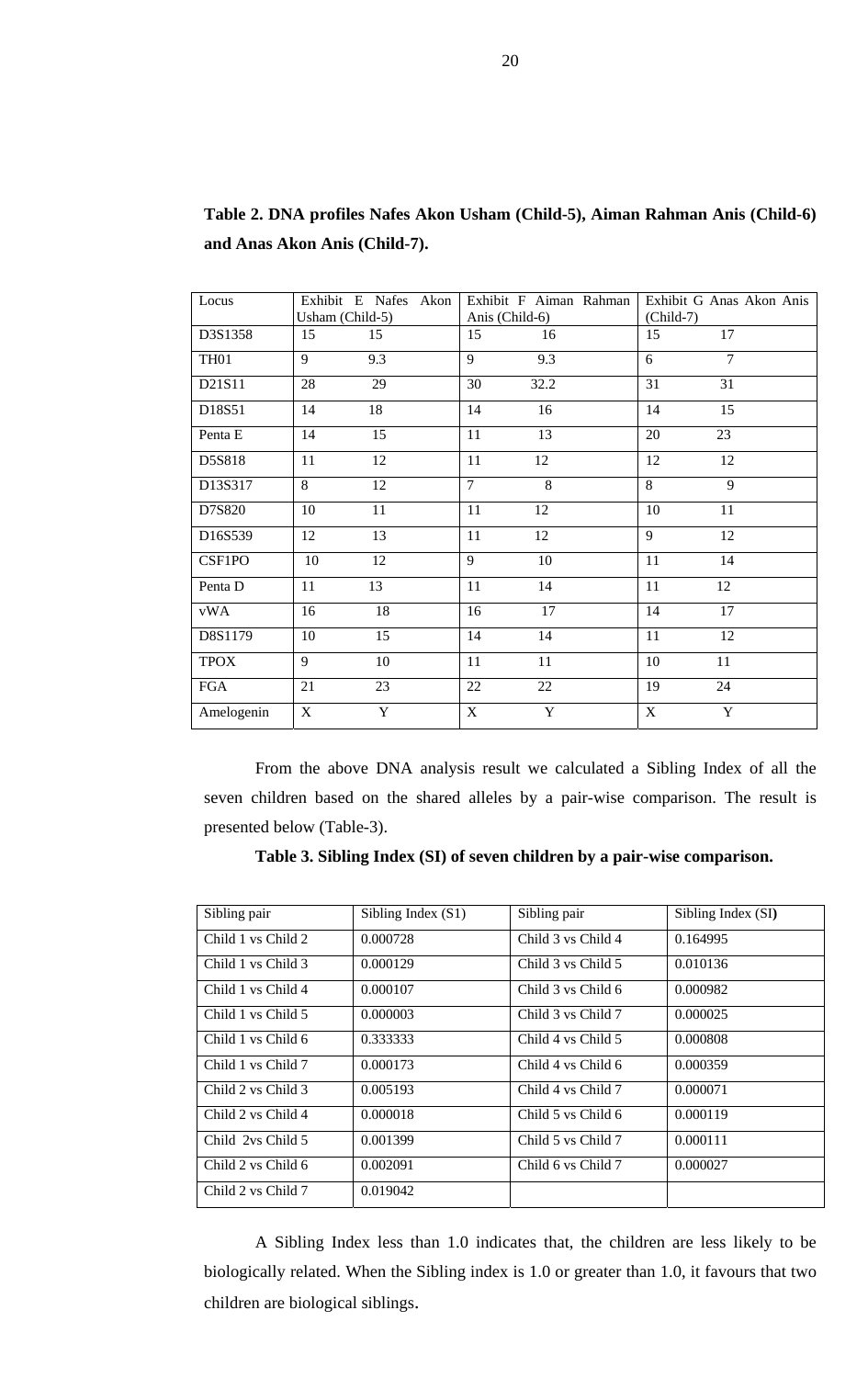## **Y-CHROMOSOME ANALYSIS**

*The genetic material in humans is arranged into 46 chromosomes, grouped themselves into 23 pairs. In 22 pairs, both members are essentially identical, known as authosomes. The 23rd pair is different. In females this pair has two like chromosomes in the form of XX, while in males it comprise one X and one Y, two very dissimilar chromosomes. A male child's Y-chromosome thus represents a unique a unique record of his paternal inheritance. A male child will therefore share the same Y- chromosome haplotype with his biological father. If Y-chromosome haplotype of all the male children are exactly the same, they share a common father. If the Y-chromosome haplotypes are different their biological father's are different.* 

 *We therefore, carried out the Y-chromosome analysis of four male children as those from Daiyan Rahman Ushad (Child-4), Nafes Akon Anis Usham (Child-5), Aiman Rahman Anis (Child-6) and Anas Akon Anis (Child-7). Yfiler TM PCR amplification kit was used to obtain their Y-chromosome haplotype. Sixteen Y-chromosome specific microsatelite loci (DYS456, DYS389I, DYS390, DYS38911, DYS458, DYS19, DYS385, DYS393, DYS391, DYS439, DYS635, DYS392, Y GATA H4, DYS437, DYS438 and DYS448) were amplified by using specific oligonucleotide primers. DNA analysis was carried out on a 3100 avant Genetic Analyzer. Data were analyzed by Genescan and Genotyper software. The result of the analysis is presented in Table-4.* 

**Table 4. Y-chromosome haplotype of Daiyan Rahman Ushad (Child-4), Nafes Akon Usham (Child-5), Aiman Rahman Anis (Child-6) and Anas Akon Anis (Child-7).** 

| Locus         | Daiyan<br>Rahman | Nafes Akon Anis | Aiman<br>Rahman | Anas Akon Anis |
|---------------|------------------|-----------------|-----------------|----------------|
|               | Ushad (Child-4)  | Usham (Child-5) | Anis (Child-6)  | $(Child-7)$    |
| <b>DYS456</b> | 16               | 16              | 17              | 16             |
| DYS3891       | 14               | 14              | 13              | 13             |
| <b>DYS390</b> | 25               | 25              | 25              | 24             |
| DYS38911      | 32               | 32              | 30              | 31             |
| <b>DYS458</b> | 15               | 16              | 16              | 18             |
| DYS19         | 16               | 16              | 16              | 16             |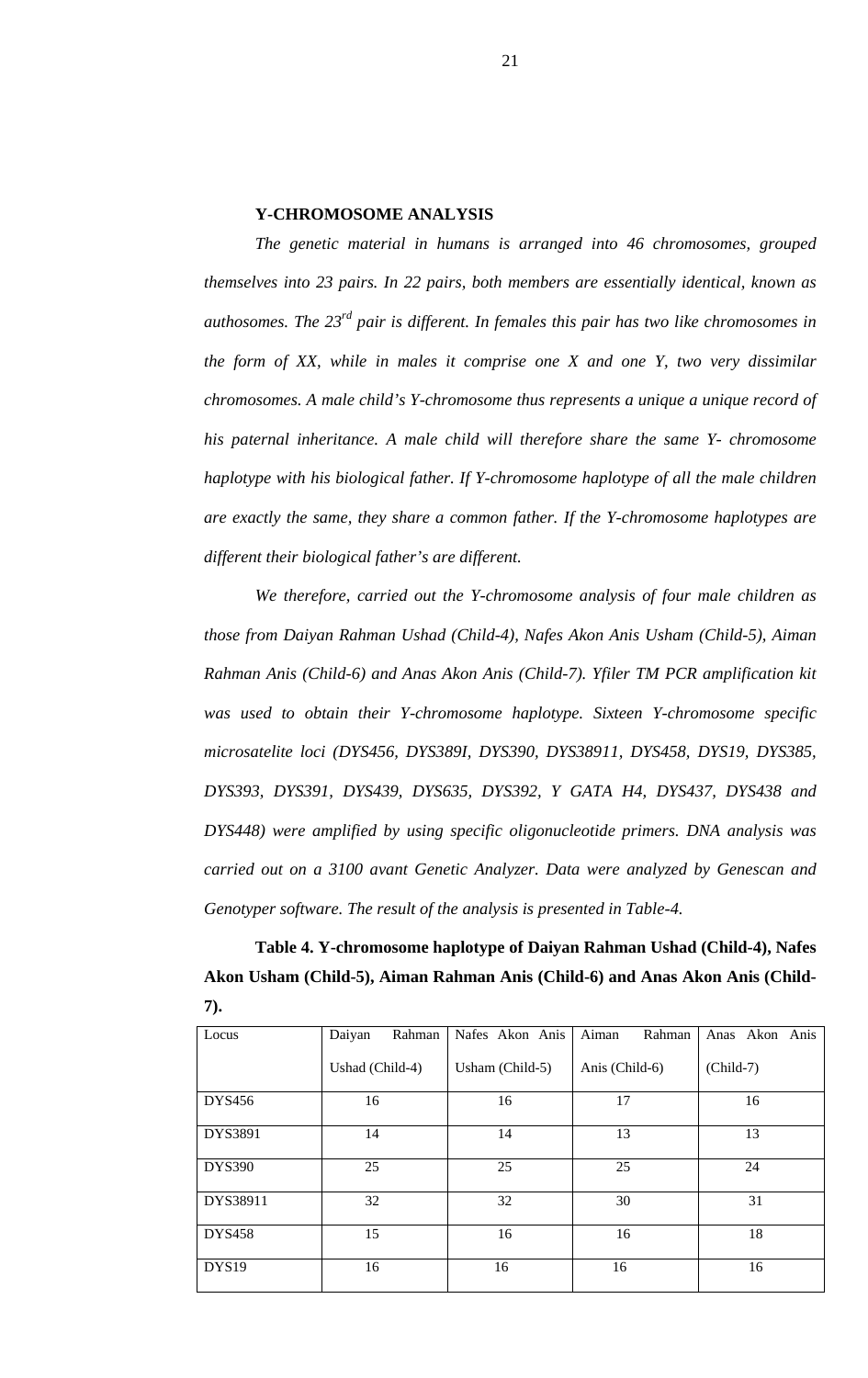| <b>DYS385</b> | 14<br>11, | 11,<br>14 | 14<br>12, | 14<br>11, |
|---------------|-----------|-----------|-----------|-----------|
| <b>DYS393</b> | 13        | 14        | 13        | 13        |
| DYS391        | 10        | 11        | 11        | 10        |
|               |           |           |           |           |
| <b>DYS439</b> | 10        | 10        | 10        | $10\,$    |
| <b>DYS635</b> | 24        | 23        | 23        | 23        |
| <b>DYS392</b> | 11        | 11        | 11        | 11        |
| Y GATA H4     | 13        | 12        | 12        | 12        |
| <b>DYS437</b> | 14        | 14        | 14        | 14        |
| <b>DYS438</b> | 11        | 11        | 11        | 11        |
| <b>DYS448</b> | 19        | 20        | 20        | $20\,$    |

The Y-chromosome haplotype obtained from the source of exhibit D (Daiyan Rahman Ushad), exhibit E (Nafes Akon Usham), exhibit F (Aiman Rahman Anis) and exhibit G (Anas Akon Anis) do not match each other.

## **CONCLUSION**

#### Sibling DNA Testing.

*The DNA profiles obtained from seven children, as those from Zannatul Marium Nafiza (CHild-1), Zannatul Marium Nazifa (Child-2), Zannatul Tanisa Rahman Nadiba (Child-3), Daiyan Rahman Ushad (Child-4), Nafes Akon Anis Usham (Child-5), Aiman Rahman Anis (Child-6) and Anas Akon Anis (Child-7) are listed in Table 1 and 2.* 

*In order to carry out a sibling test, a Sibling Index (SI) was calculated by a pairwise comparison of all the children, based on the shared alleles present in their DNA profiles (Table 3). The Sibling Index ranges from 0.000003 to 0.333333 in all possible sib-pairs tested.* 

*The result of the Sibling Index therefore, indicates that all the seven children are highly unlikely to be related to each other. (When Sibling Index is less than 1.0, it is unlikely that the individuals are biological siblings. A Sibling Index of 1.0 or greater increases the likelihood that two individuals are biological siblings). (Emphasis ours)*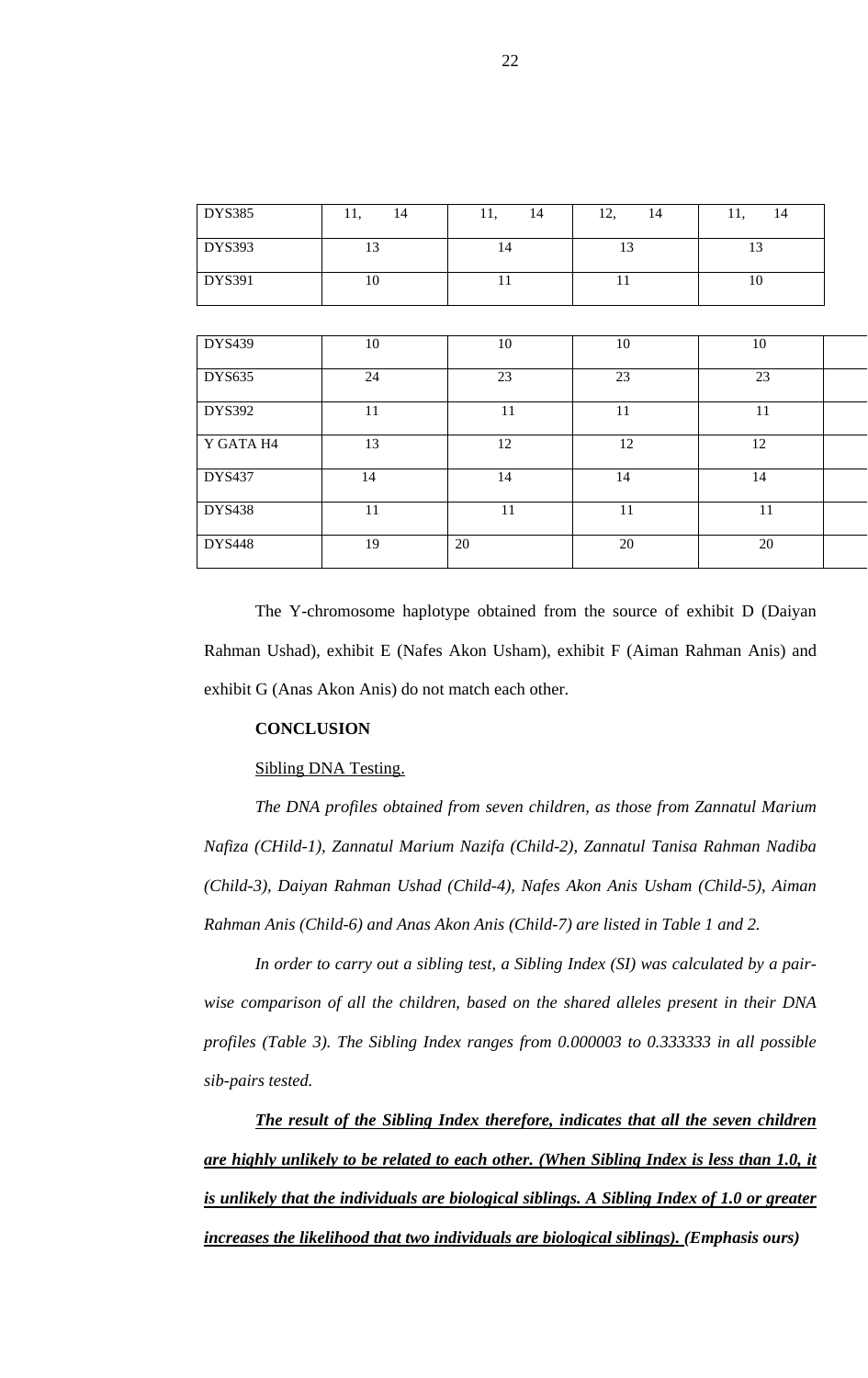#### **Y-Chromosome Analysis**

The Y-chromosome haplotypes of the four male children as those from Daiyan Rahman Ushad (Child-4), Nafes Akon Anis Usham (Child-5), Aiman Rahman Anis (Child-6) and Anas Akon Anis (Child-7), are listed in Table 4.

The result of Y- chromosome analysis shows that, the Y- chromosome haplotype of the four male children (Child 4 to Child 7) **do not match each other.** 

*"It is therefore, sufficient to conclude that all the male children (Children 4 to Child 7) do not share a common biological father. [A male child's Y-chromosome represents a unique record of his paternal inheritance. Male siblings therefore should share indentical Y-chromosome haplotype by decent"]. (Emphasis ours)* 

We have already stated about the result of the sibling DNA test. The following points lead us to believe that respondent Nos. 4 and 6 are not the parents of the septuplet.

- (1) Total non-cooperation of the respondent Nos. 4 and 6 to undergo DNA Paternity Test. Therefore, the presumption will be that had there been DNA paternity test, it would have been proved that respondent Nos. 4 and 6 are not the parents of the seven children.
- (2) Respondent No. 6 gave birth to the septuplet, at home without the aid of any doctor, a story hardly believable to a man of ordinary prudence in the twenty first century.
- (3) All the seven children are severely malnourished and were not immunized although respondent Nos. 4 and 6 are affluent and highly qualified.
- (4) Respondent No. 4 was conspicuous by his absence in the Court even when the custody of the seven children was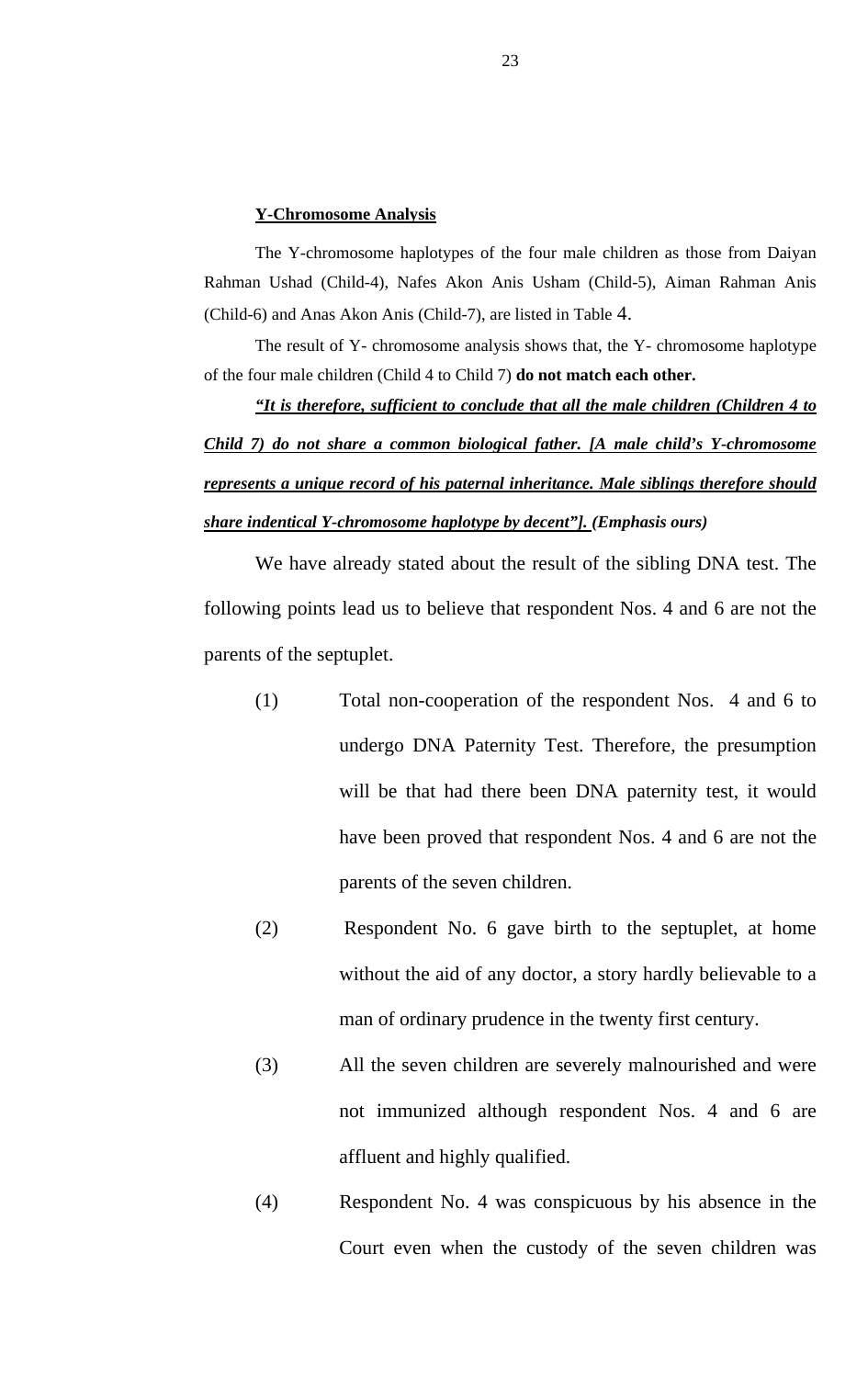given to the petitioner and respondent No. 5. Such a behaviour is unusual for a biological father.

- **(5) Result of Sibling DNA Test shows that all the seven children are unlikely to be related to each other.**
- **(6) Result of Y-Chromosome Analysis is always taken to be infallible and the result shows that the four male children do not share a common biological father.**

The Rule was not issued in the terms of Article 102 (2) (b((i) of the Constitution, but this Court can exercise such power when somebody is detained without any lawful authority or in an unlawful manner. In the case in hand, the seven children are being illegally detained in the custody of respondent Nos. 4 and 6 and as a result, the life, safety and welfare of the seven children are at stake. In such a situation, this Court cannot but exercise its power under Article 102 (2) (b) (i) of the Constitution known as *habeas corpus* to do justice even if we are required to go beyond the Rule. This cannot operate to the prejudice of respondent Nos. 4 and 6 inasmuch as they were given adequate opportunity to prove their case that the seven children are of their biological parentage. Even such a Writ Petition is maintainable against private individuals like respondent Nos. 4 and 6. In this connection reliance may be made on the case of Abdul Jalil and Others Vs. Sharon Laily Begum Jalil 1998 BLD (AD) 22=50 DLR 55 and also in the case of Farhana Vs. Samudra Eiazul Haque and Others (2008) 60 DLR 12. The facts of those cases are different. But the principle enunciated in those cases that a Writ Petition in the form of *habeas corpus* is maintainable against a private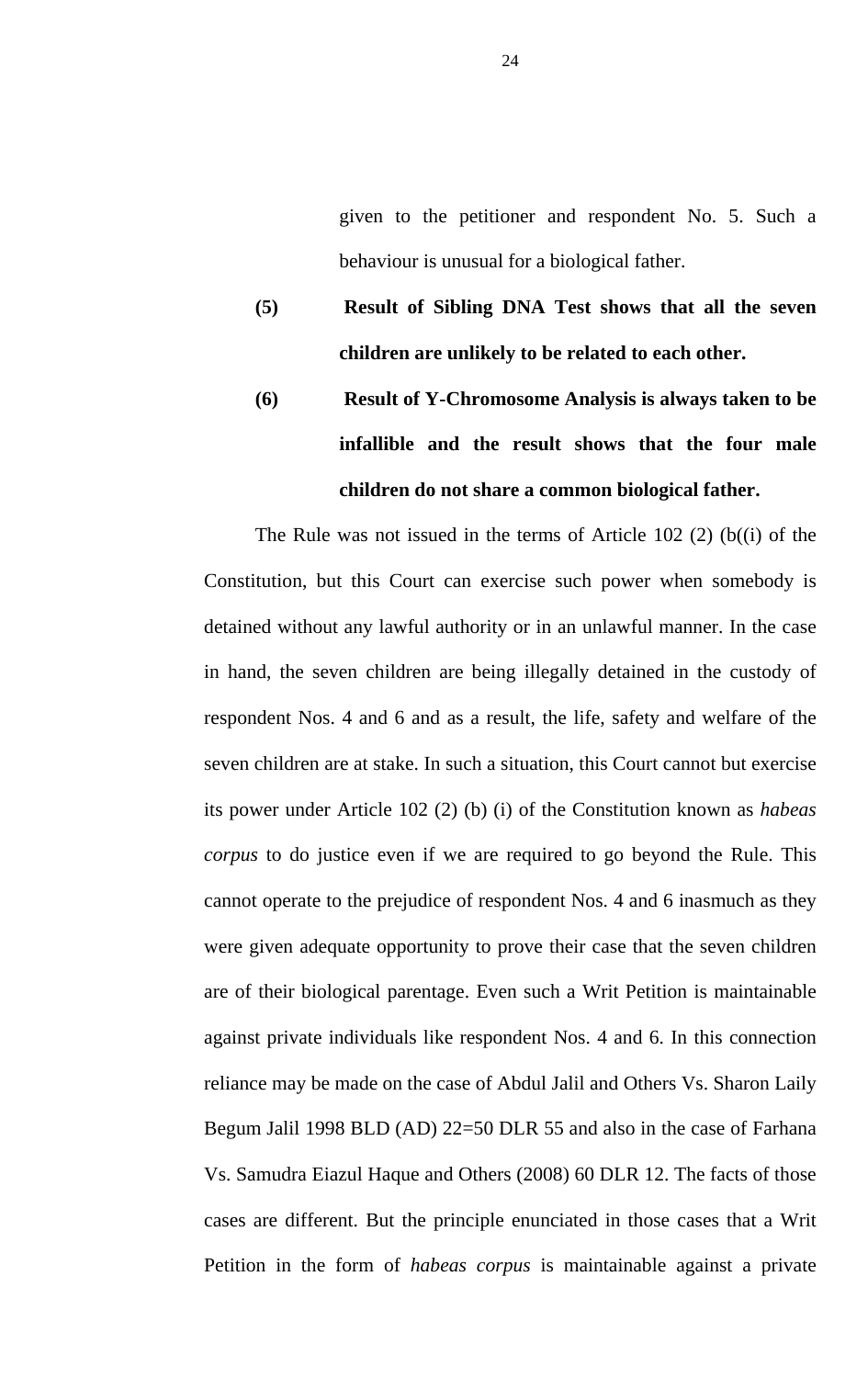individual when the question of illegal custody arises. We are conscious that our task, of course, is to resolve the issue involved in this case by constitutional measurement, free from emotion and predilection. It is worth mentioning that determination of legal or illegal custody is ingrained in Article (2) (b) (i) of the Constitution. The Sub-Article provides that this Court can direct that a person in custody be brought before it so that it may satisfy itself that he is not held in custody without lawful authority or in an unlawful manner. The DNA test clearly proves that the seven children involved in this case are not the offspring of respondent Nos. 4 and 6. Respondent Nos. 4 and 6 miserably failed to prove that the seven children were lawfully held in their custody, they being the biological parents of the children. Since we have found that respondent Nos. 4 and 6 are not the parents of the seven children, it is very unsafe to allow them to continue with the custody of respondent Nos. 4 and 6. Considering welfare of the children, we are of the opinion that they should remain in the custody of an organization, which can safeguard their life, welfare and safety.

In a proceeding like this, it is not the right of the parties but the rights of the children are at issue. The General Assembly of the United Nations adopted a proclamation on November 20, 1959 the **Declaration of the Rights of the Child** and among the principles proclaimed, it was said

> "The child shall enjoy special protection, and shall be given opportunities and facilities, to enable him to develop physically, mentally, morally, spiritually and socially in a healthy and normal manner and in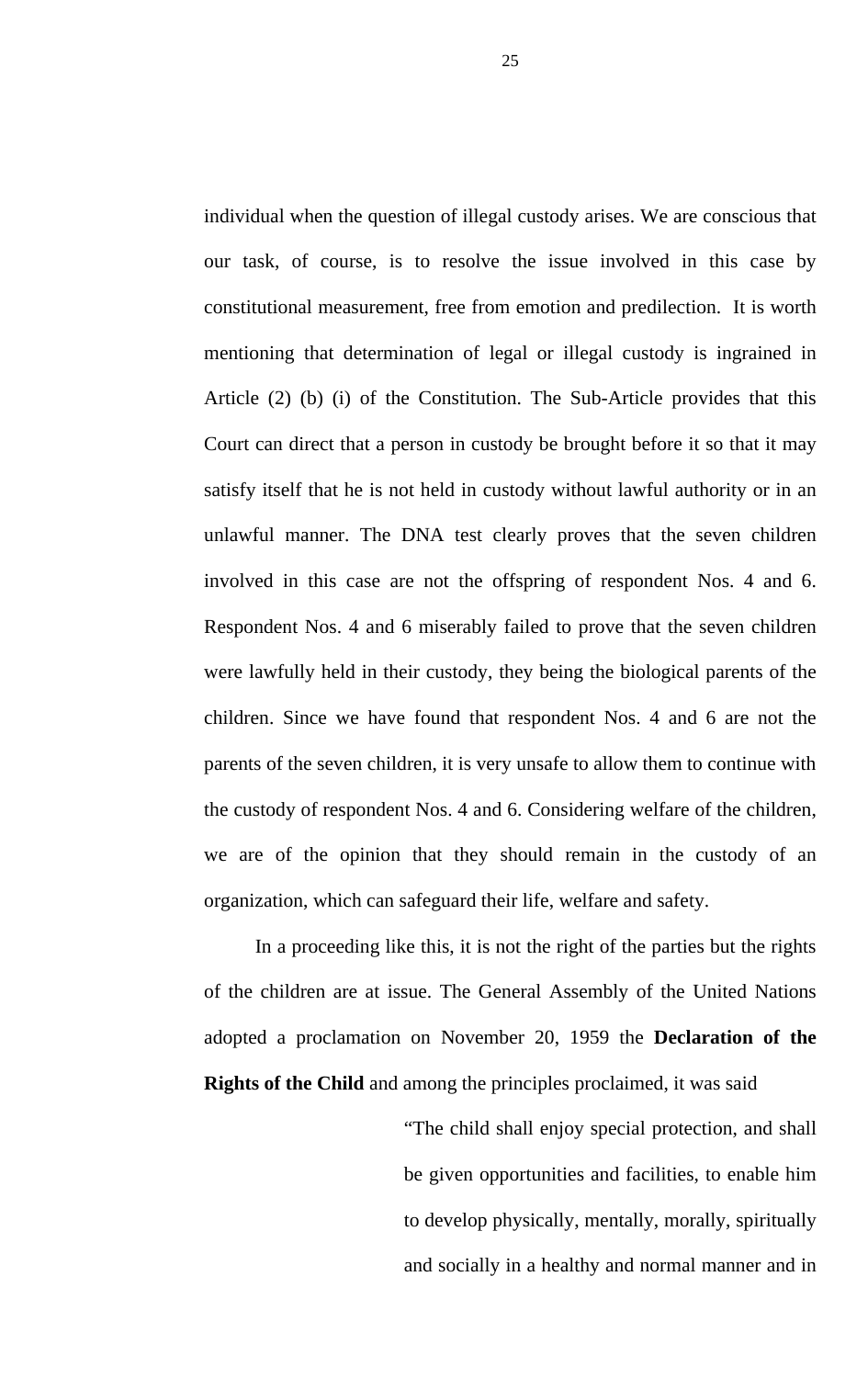conditions of freedom and dignity. In the enactment of laws for this purpose, the best interests of the child shall be the paramount consideration."

 The General Assembly of the United Nations adopted the **International Convention of the Rights of the Child** on November 20, 1989. The documents is a binding treaty to which 176 nations including Bangladesh became "state parties". Article 3(1) of the Convention provides "In all actions concerning children, whether undertaken by public or private social welfare institution, courts of law, administrative authorities or legislative bodies, the best interests of the child shall be a primary consideration."

 Our courts will not enforce those Covenants as treaties and conventions, even if ratified by the State, are not part of the *corpus juris* of the State unless these are incorporated in the municipal legislation. However, the court can look into these conventions and covenants as an aid to interpretation of the provisions of the provisions of Part 111, particularly to determine the rights implicit in the rights like the right to life and the right to liberty, but not enumerated in the Constitution.

 In the case of H.M. Ershad V. Bangladesh, 2001 BLD (AD) 69, it is held that the national courts should not straightway ignore the international obligations which a country undertakes. If the domestic laws are not clear enough or there is nothing therein the national courts should draw upon the principles incorporated in the international instruments.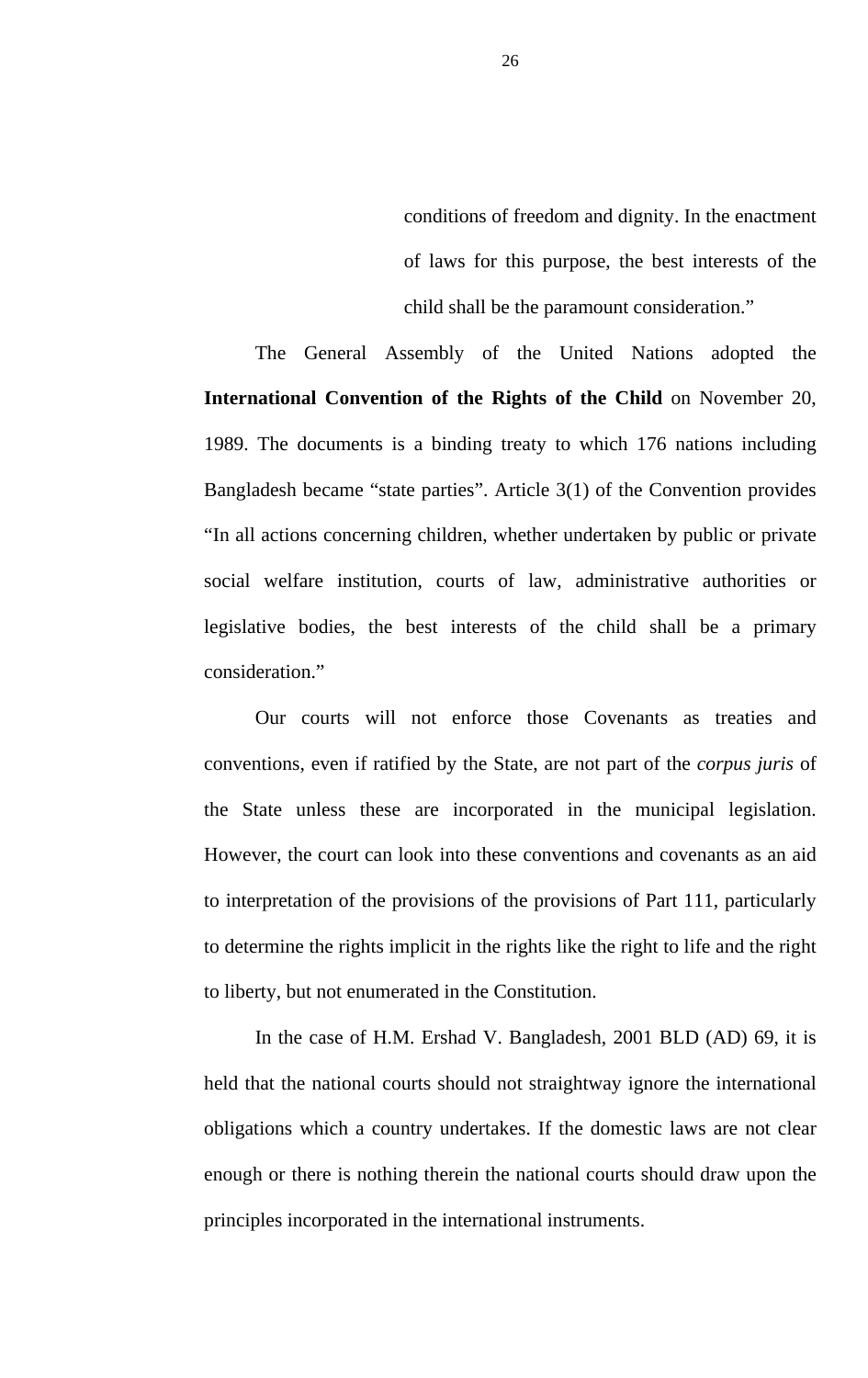In the case of Apparel Export Promotion Council v. Chopra, AIR 1999 SC 625, it is held that in case involving violation of human rights, the Courts must for ever remain alive to the international instruments and conventions and apply the same to a given case when there is no inconsistency between the international norms and the domestic law occupying the field.

 In the case of Marggarate Maria Pulparampil Nee Feldman Vs. Dr. Chacko Pulparampil and Others, AIR 1970 Kerala (FB), it has been held as under:

> "In using the writ of *habeas corpus* for the custody of infants the jurisdiction exercised by the court in deciding whether the custody should be entrusted with one or other of the contesting parties depends not on the legal right of one of those parties to the custody of the child but as to whether in the best interests and welfare of the child the custody should be entrusted with one or the other."

 From the case referred to above, it appears that the custody of infants may be decided in the writ of *habeas corpus*. The judgment also quoted a few paragraphs from American Jurisprudence Volume 25, a paragraph of those is quoted below:

> "It should be observed that as a general rule, where the writ is prosecuted for the purpose of determining the right to the custody of a child, the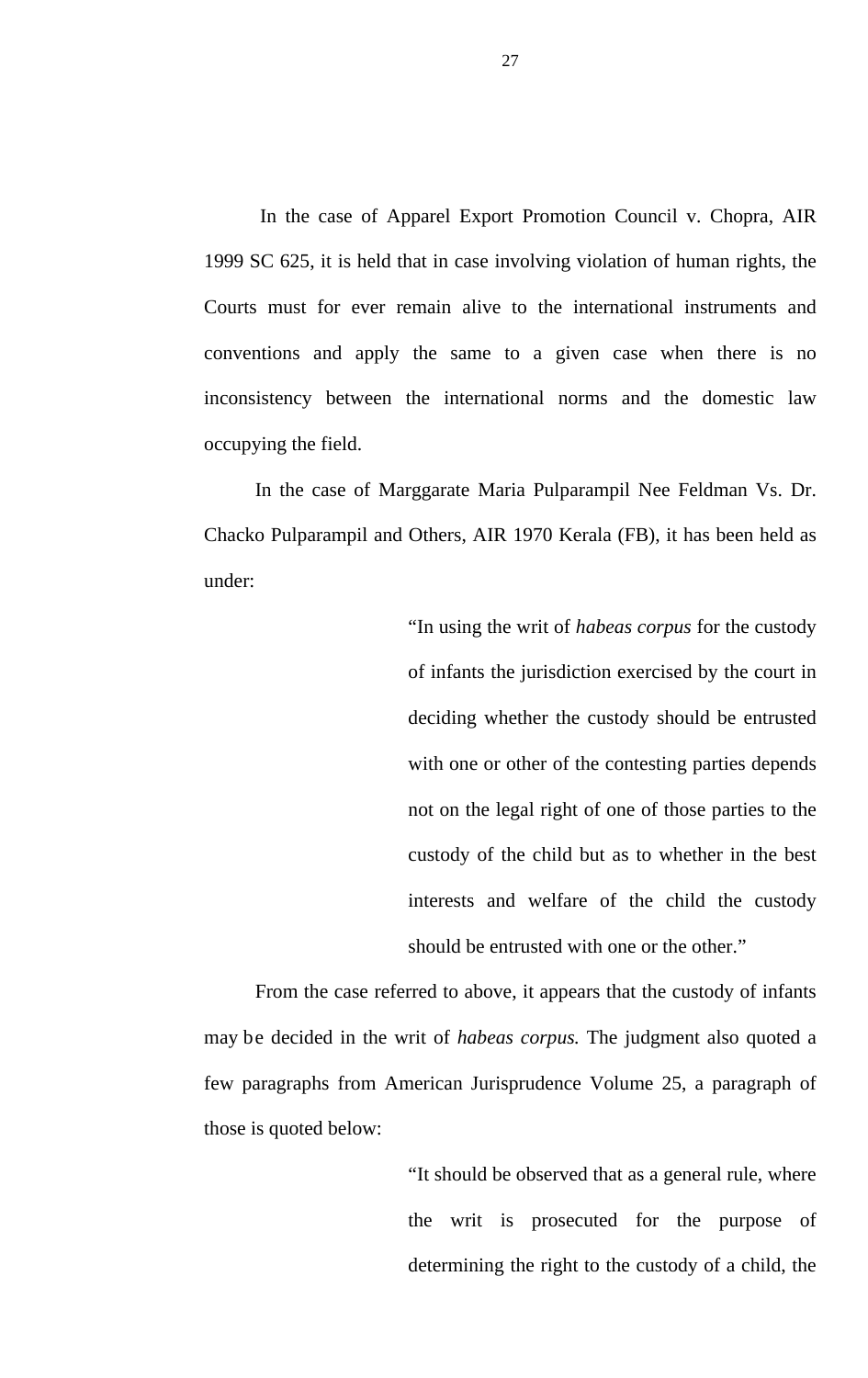inquiry extends far beyond the issues that ordinarily are involved in a habeas corpus proceeding. The controversy does not involve the question of personal freedom, because an infant, for humane and obvious reasons, is presumed to be in the custody of someone until it has attained its majority. The court, in passing upon the writ in a case involving the custody of a child, deals with a matter of an equitable nature; it is not bound by any mere legal right of parent or guardian, but is to give his or her claim to the custody of the child due weight as a claim founded on human nature and generally equitable and just. Therefore, these cases are decided not upon the legal right of the petitioner to be relieved from unlawful imprisonment or detention, as in the cases of an adult, but on the court's view of the best interests of those whose welfare requires that they be in custody of one person or another; and hence a court is in no case bound to deliver a child into the custody of any claimant or of any person, but should, in the exercise of a sound discretion, after a careful consideration of the facts, leave it in such custody as the welfare of the child at the time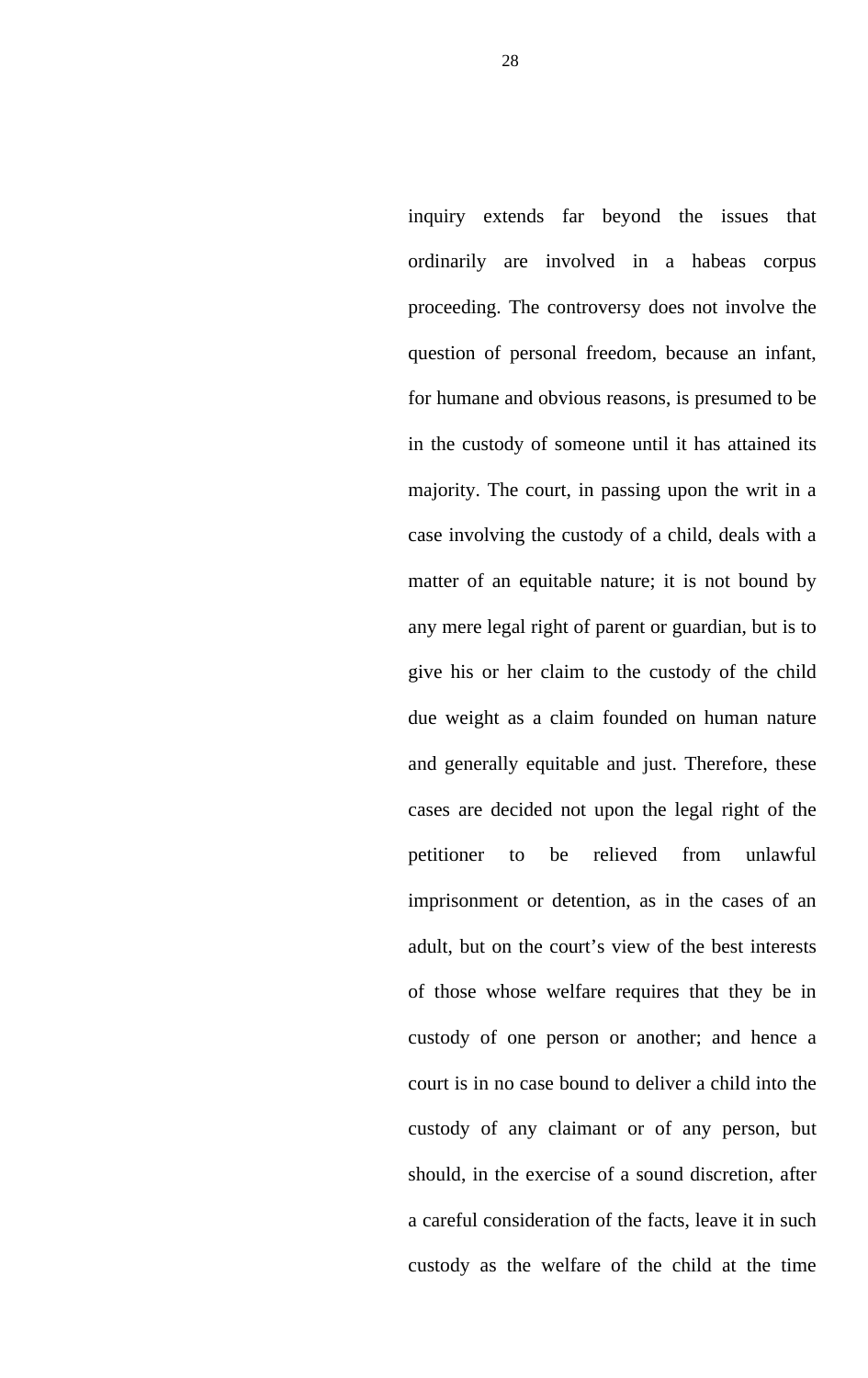appears to require. In short, the child's welfare is the supreme consideration, irrespective of the rights and wrongs of its contending parents, although the natural rights of the parents are entitled to due consideration."

 The above paragraph reveals that while deciding custody of a child in the writ of *habeas corpus,* the Court is not bound to deliver a child into the custody of any claimant or of person. In exercise of its sound discretion, the Court should give the child in such custody as the welfare of the child requires. This is exactly what we have done in the present case.

It may be noted here that at the time of Sibling DNA Test, we handed over the temporary custody of the seven children to Mrs. Fawzia Karim Feroze and Ms. Alina Khan until further order. Mrs. Fawzia Kaarim Feroze represents Bangladesh Jatiyo Mohila Ainjibi Samity and Ms. Alina Khan, the Bangladesh Society for Enforcement of Human Rights. Since the seven children are helpless and their actual parents are not available, we are inclined to keep them in the custody of Bangladesh Jatiyo Mohila Ainjibi Samity which is willing to take proper care of the children at their cost. The children shall remain in shelter home of Bangladesh Jatiyo Mohila Ainjibi Samity which shall be responsible to provide them with food, lodging, treatment and education. The said Samity shall send quarterly report on the physical and mental condition of the seven children to the Registrar of the Supreme Court.